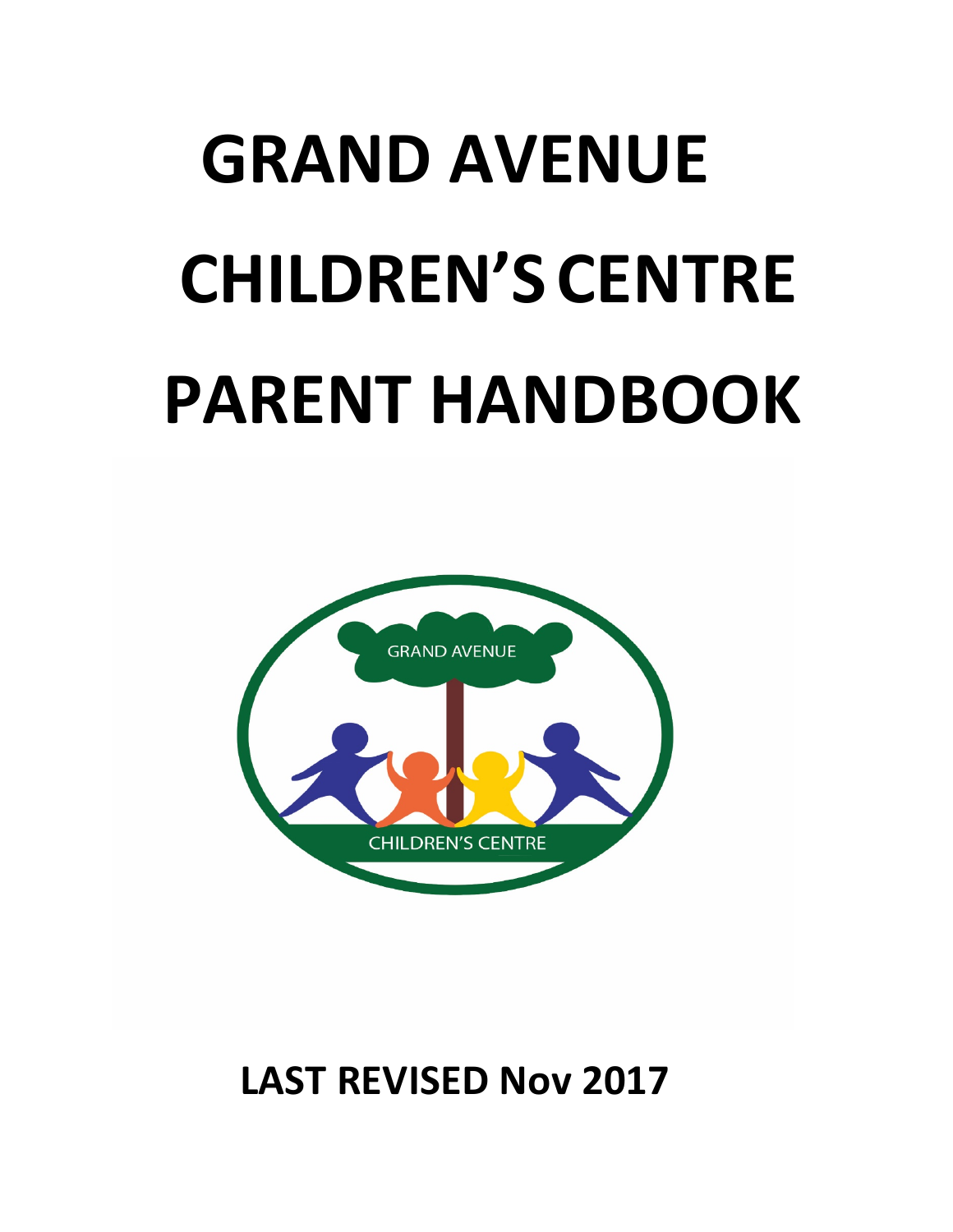Revised Nov 2017

We are pleased to welcome you and your child to the centre. We hope that your child/children will enjoy and profit from this new learning experience.

#### **Your Child Will Grow in Many Ways**

**Physically**: Using a variety of different materials and resources such as; special play equipment, building with blocks, painting, or playing with play dough, your child will develop skills and fine motor control.

**Socially:** Your child will learn to share and co-operate with others. He/she learns to accept and trust people beyond those of their own family.

**Mentally:** Your child will learn to think and express their own ideas and emotions, either verbally or creatively through arts and crafts *i.e.*) painting, moulding clay, colouring.

**Emotionally:** By expressing his/her own ideas, he/she can show their feelings and how they affect and play a part in his/her daily life.

#### **PROGRAM STATEMENT**

#### **GRAND AVENUE CHILDREN'S CENTRE**

#### **ESTABLISHED APRIL 2016**

Grand Avenue Children's Centre is committed to providing the highest standards of quality for children, family and community using "How Does Learning Happen?" Ontario Pedagogy for the Early Years (2014) as a guide under the Child Care and Early Years Act.

"How Does Learning Happen? Ontario Pedagogy for the Early Years (2014) is a document to be used for the purposes of quiding licensed childcare programs. This professional learning resource will support early years programs and will inspire critical reflection discussion among the staff, the children and their families(minister's policy statement on programming and *pedagogy made under the Child Care and Early Years Act subsection 55(3)2014)*

Grand Ave Children's Centre uses a play-based learning approach to create the best learning environment for children to learn and grow. Play based learning allows each child to bring his/her own individual abilities to the program and allows them to explore new ideas and develop their own unique creativity with encouragement and space to try new things.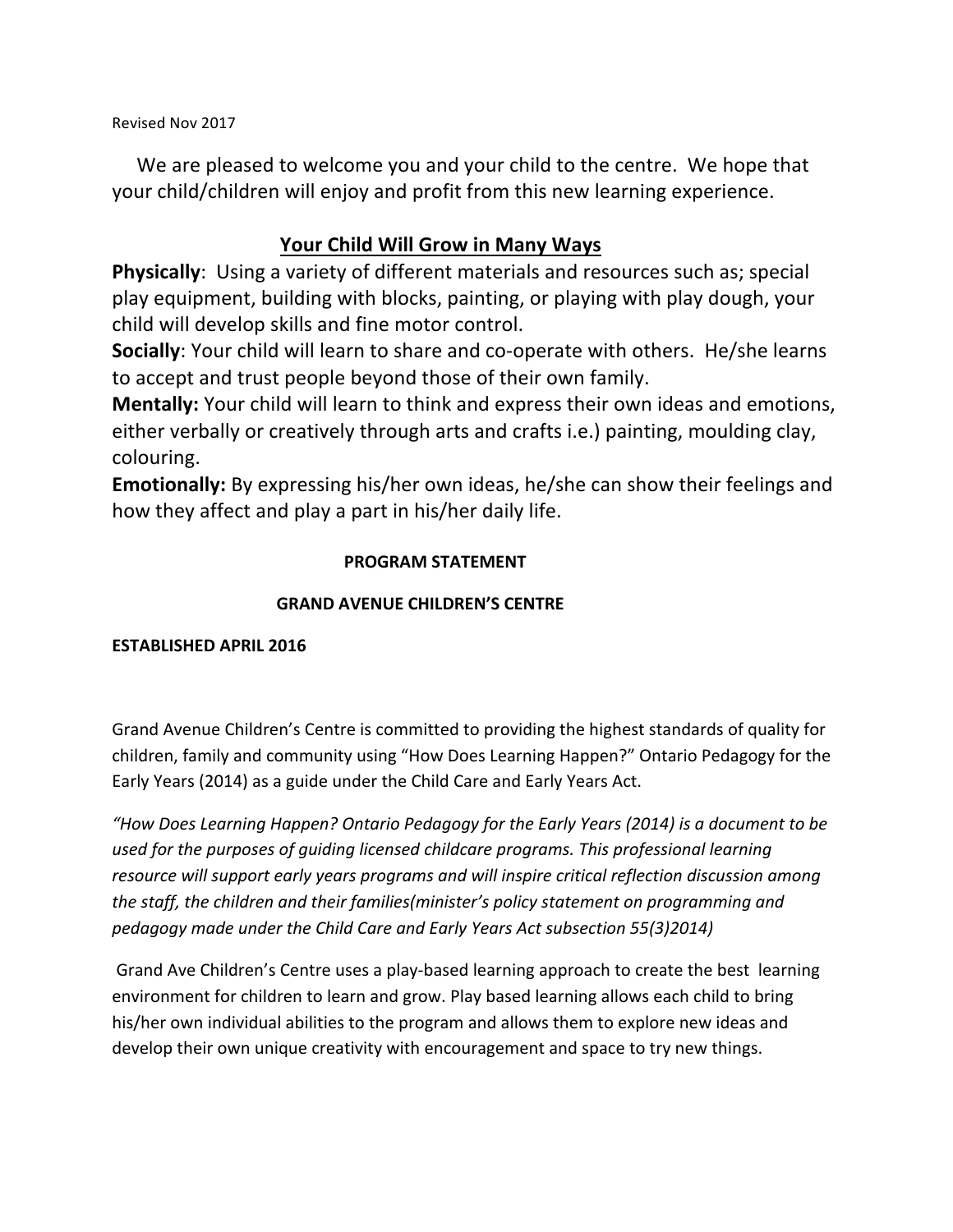# **CHILDREN ARE COMPETENT, CAPABLE, CURIOUS AND RICH IN POTENTIAL.**

Grand Ave Children's Centre believes that encouraging children to think creatively enables them to succeed in a complex and ever changing world. Purposeful play enables children to learn and discover at their own rate in unstructured and structure initiations of play.

Grand Ave views children as thinkers by encouraging them to make choices and decisions that lead them to reflect about their world.

Our centre's ambition is to provide a secure, caring and stimulating environment in which relationships can evolve and each child's identity and sense of self is valued.

We shall facilitate play in a pedagogical direction for children to develop in the indoor and outdoor environments.

Our goals for children, consistent with the Ministry of Education pedagogy, include the following:

- Every child has a sense of **belonging** when he or she is connected to others and contributes to their world.
- Every child is developing a sense of self, health and **well being**
- Every child is an active and **engaged** learner who explores the world with body, mind and senses
- Every child is a capable communicator who **expresses** himself or herself in many ways.

Children's interests are valuable to their learning and offer a rich variety of experiences.

The types of activities we offer daily include:

- $\div$  Drama, music, dance and visual arts
- ❖ Physical literacy
- ❖ Language, literacy, numeracy
- ❖ Nature, science and technology
- ❖ Construction, design, blocks(fine motor/gross motor)
- $\cdot$  Daily opportunities for physical literacy and active outdoor play
- $\clubsuit$  Opportunities for creative arts
- $\cdot$  Rest time for children who require it, based on their development
- $\cdot$  Intergenerational opportunities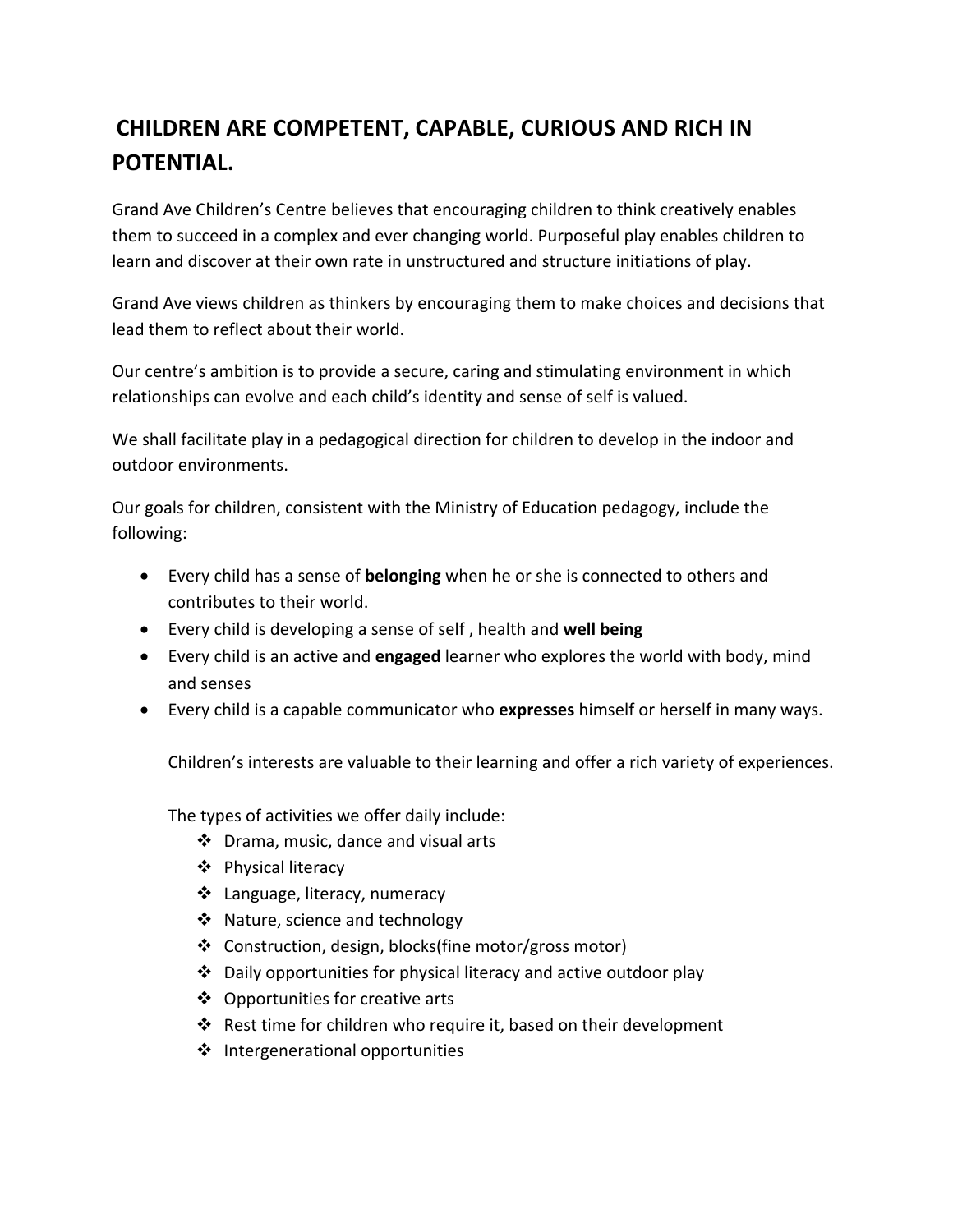Our program is designed to:

- $\circ$  Encourage children to interact and communicate in a positive way and support their ability to self-regulate.
- $\circ$  Foster the children's exploration , play and inquiry
- $\circ$  Provide child-initiated and adult supported experiences
- $\circ$  Offer opportunities to create authentic lasting relationships with others in the program.

The core and supporting principles of Grand Ave Children's Centre reflect the Early Learning for Every Child Today (ELECT) guiding principles and "How Does learning Happen?" Ontario's Pedagogy for the Early Years four foundations. Engagement, Expression, Well-Being and Belonging

#### *ENGAGEMENT*

#### Parent Engagement and Communication

Grand Ave Children's Centre believes that families are the experts on their children. Therefore, we encourage and practice open communication with the families. We aim to foster outreach, engagement and communication with families about our program and their children's learning experiences. We aim for affordable, safe, reliable, high quality licensed child care for their children.

Communication books are available daily, children's learning stories/ documentation portfolios are accessible daily.

In addition the daily interaction with program staff offers many opportunities for parent feedback, involvement such as surveys, communication box, parent consultations, written and face –face communication and family nights.

We involve parents and other important adults in various events and activities at our program such as fieldtrips and initiatives. This connects them to their children's early development and enhances the child's learning.

The partnerships with the families support our program in many ways:

- Helps to meet the child's needs as families know their children best and are the first and most powerful influences on learning and development.
- Builds a powerful relationship between the centre, staff and families by understanding family structures, values, language and their culture.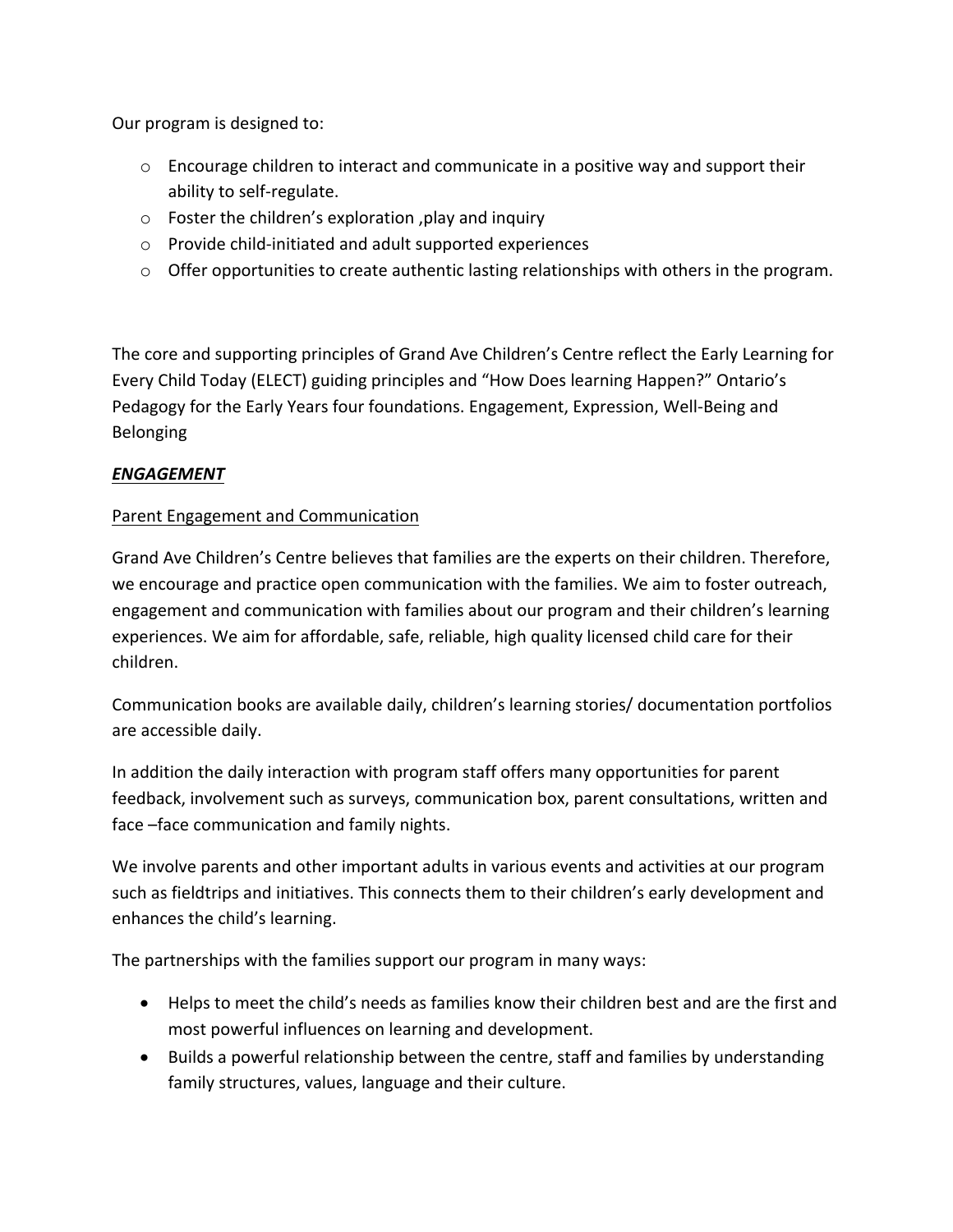#### Community Partners

Community partners supporting children, families and staffs is a commitment of Grand Ave.

We provide learning opportunities and practical work experience in the areas of programming and management to members of the community through the recruitment, placement, training and recognition of volunteers and students on placement both from the secondary and postsecondary education levels.

Volunteers and students on placement enhance the high quality care and individual attention given to the children in the program.

Grand Ave Children's Centre has many community partners. Individuals, organizations and agencies who support children and families financially or through support.

We collaborate with these partners and continue to create more opportunities to expand these relationships on behalf of our children and families.

We highlight our inter-generational partnership with Grand Wood Park Seniors residence by engagement and learning opportunities throughout each month (Sept -June). We also have a community partnership with the Old South community by engagement and support through membership in the Old South Business Association.

#### Continuous Professional Learning

Grand Ave Children's Centre hires professional staffs that have a positive and sensitive attitude towards children and families. Our hiring practices provide individuals of all backgrounds the opportunity for employment.

We believe that everyone has value and all staff are entitled to be respected supported and treated fairly.

All full time staff working with children has completed/practice early children education. All ECE's are registered with the College of Early Childhood Educators. All staff attends mandatory professional mentor meetings and is committed to continuous professional learning. Formal professional learning is vital but we also believe that most professional growth happens day to day as our staff co-learn with children and each other as self-reflection professionals.

A positive adult child interaction is on-going. Staffs works closely with the children to extend their learning by encouraging them to build upon their existing awareness. Staff develop a program that supports early learning following an on a weekly basis based on the observations that they make on children's interest the child's lead and curiosity.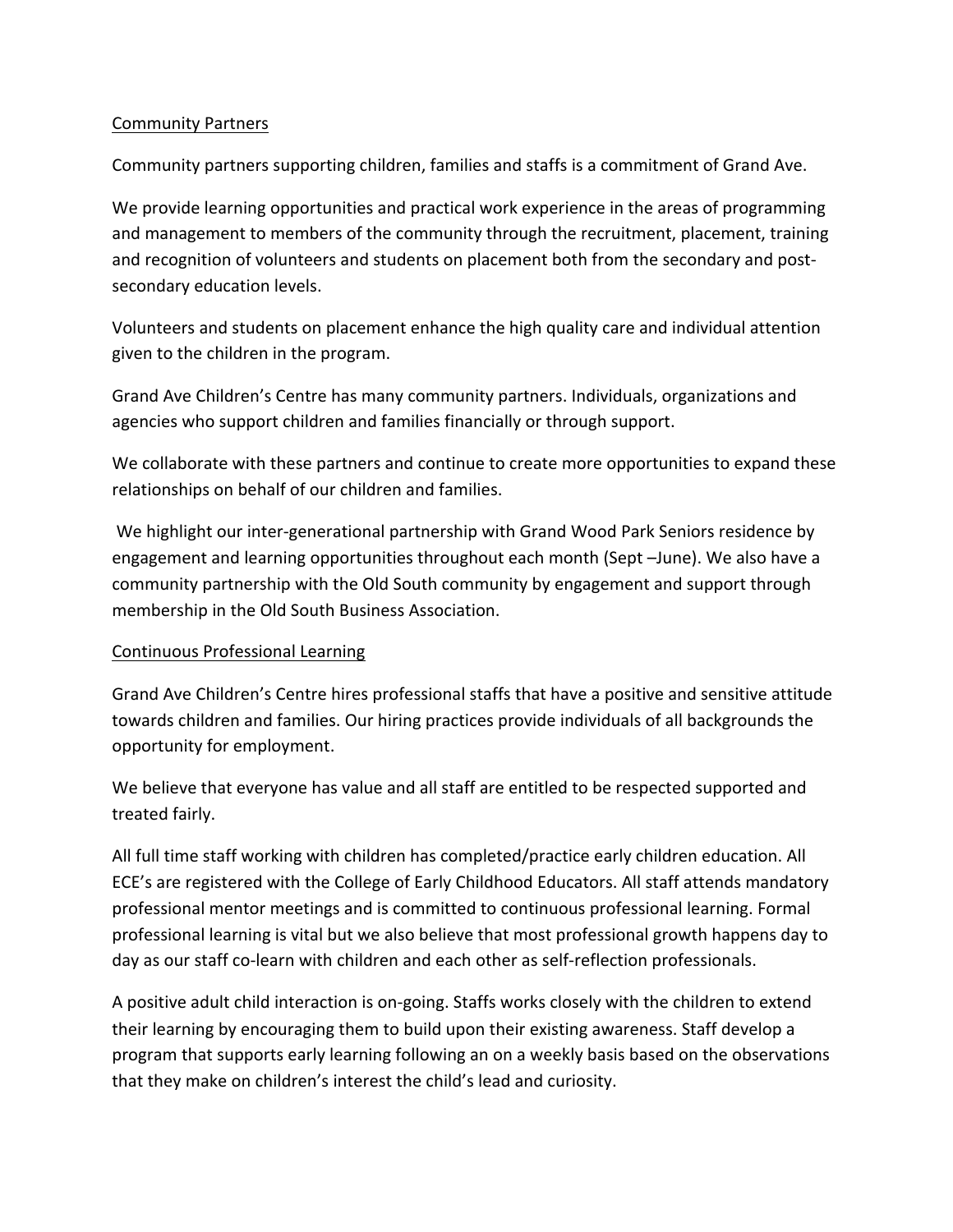Staffs foster children's inquiry and creativity. Staff plan on a weekly basis based on the observations that they make on children's interest. Learning is extended leading to deeper investigation with materials and the environment. Staff plan for and create positive learning environments and experiences in which each child's learning and development will be supported.

The program director reviews weekly program plans and pedagogical documentations to ensure that they meet Grand Ave program statement requirements. The director demonstrates pedagogical leadership by observing each classroom daily and engaging in conversation with educators and what is the best means for this learning to happen. Quarterly the director completes staff mentor plans, classroom checks and program monitoring to ensure that program quality indicators are being met.

#### *EXPRESSION*

Grand Ave Children's Centre inclusive programming leads to children's sense of belonging. Positive learning environments and practices focused on play based learning encourage children's self-expression, communication, self-regulation and their ability to deal with stress.

We aim to be aware of foster, support, encourage, respond to and document the many ways in which children express themselves.

Our inclusive learning environments welcome children of all abilities. Respect for diversity equity and inclusive is vital for optimal development and learning.

- Each child is an individual
- Recognize each child as having equal rights to participate in program activities, trips, events.
- Groups' small enough so no child is over looked.
- Recognize and respect unique qualities of each child and family.
- Create and establish programming strategies to value foster an inclusive learning environment in which every child can participate.
- Routines are conducted by guiding small groups of children thru transitions times.
- Children accomplishes each task at his/her own rate and are never made to participate in any activity that they are not ready for.

Play based learning enables children to investigate, ask questions, solve problems and engage in critical thinking. Play allows them actively construct challenges and expands their own understandings through making connections to prior experiences. Play is responsive to each child's unique learning style and capitalizes on his /her curiosity vision and creativity.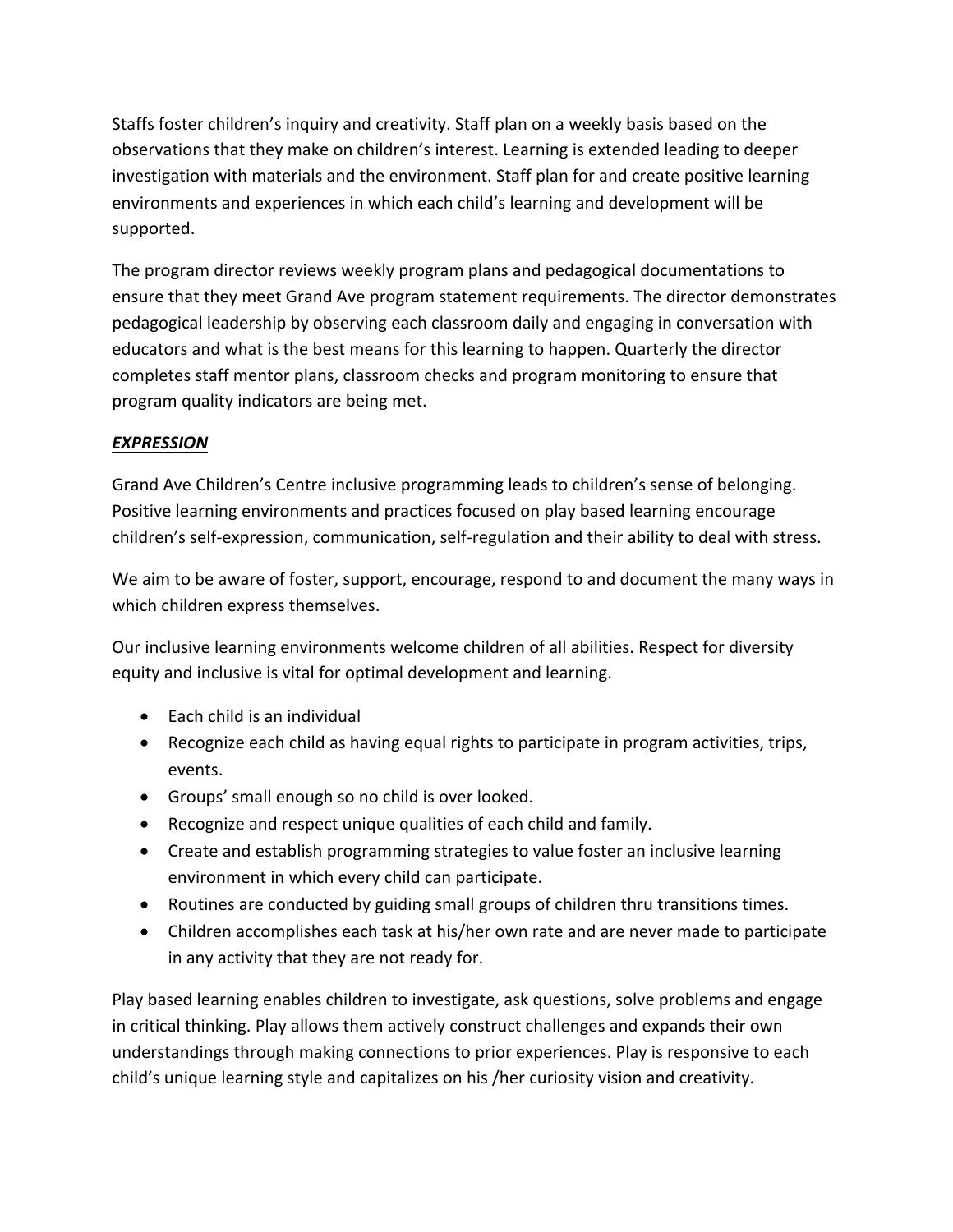Our plans are developed over a period of a week and are planned to coincide with the interest of the children.

Language development is fostered daily by stories, songs, games and finger plays. Books are available. Puzzles used to develop spatial concepts, sorting, matching . Science discovery are taught and explored.

Each day children enjoy outdoor activity learning to run, jump, climb, developing coordination, strength and risks in a safe environment. Our outdoor activity also allows children enjoy nature and open green space, gardening and neighbourhood discovery walks.

#### *BELONGING*

Grand Ave Children's Centre strives to promote a sense of belonging for children and their families in our programs by creating positive interactions and collaboration of families.

Grand Ave works with families and children as a team by fostering collaborative and positive interactions, communication and relationships.

Each class will display family photos, pictures of special days/fieldtrips and artwork. All families and children will be greeted each day with a smile and welcome greeting. Children are encouraged to bring special items from home to be included in the program such as stuff animals, books etc.

Families have ongoing communication both at the beginning of the day and at the end of the day. Grand Ave Children's has an open door policy for their families so that are able to come be a part of the program at their leisure creating a family oriented environment of community.

Grand Ave Children's Centre builds trust with their families and children by inviting them to visit and transition into the centre with a flexible routine  $/$  schedule prepared jointly by the families and staff. This lets families participate in the program before leaving their children to go back to work or school.

We believe that a relationship of trust is the basis of a good foundation for the GACC team to work towards the children. As competent individuals children are active participants in resolving conflicts. We encourage them to come up with ideas and solutions to problems, learn responsibility along with social skills.

Grand Ave Children's Centre is committed to working collaborating with all of our community partners to meet the mutual goal of providing the best possible interest of children and families.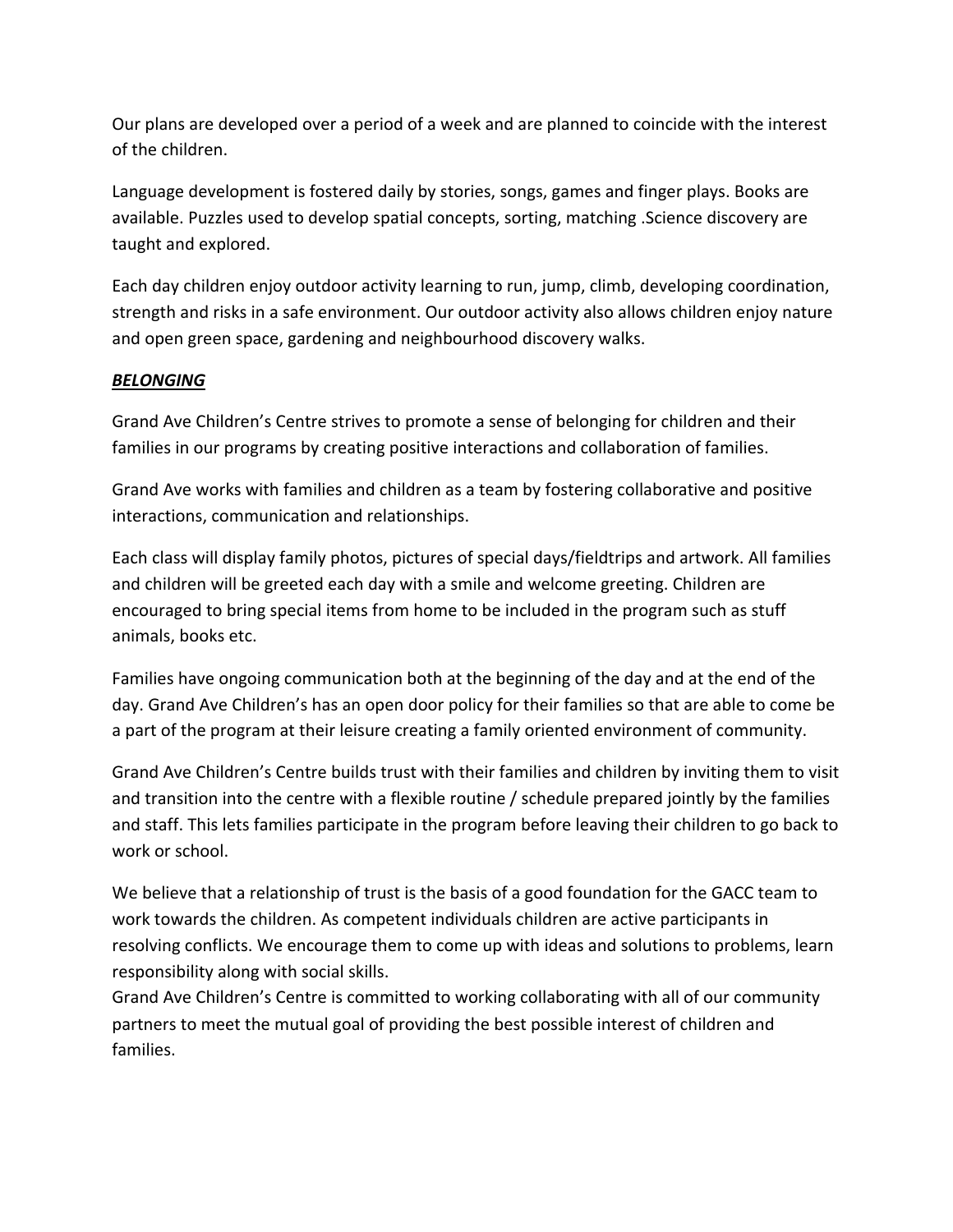#### *WELL BEING*

Grand Ave Children's Centre understands that the early years set the foundation to establishing and nurturing health, safety and well-being for children in our program.

The staffs are educators are consistent and gentle. Each child is given individual attention during the day and special attention should he/she need it. Each group is made up of children developmentally at the same stage. Each child feels comfortable and valued.

Educators support children in developing strategies to remain calm and to regulate their emotions while recognizing the effects of their actions on others.

All prohibited practices including corporal punishment, harsh or belittling discipline including verbal belittling or threatening, depriving basic needs including food, shelter, clothing or bedding, locking the exits of the child care centre for the purposes of confining a child or using a locked or lockable room or structure to confine the child if he or she has been separated from other children, confinement or restraint for the purpose of limiting a child's movement is not part of the practice or values of Grand Ave Children's Centre.

All educators, students and volunteers must follow the GACC child abuse policy and comply with all aspects of the investigation and outcomes.

The director will ensure that a written record of the monitoring of all employees, volunteers and placement students behaviour management practices is completed annually or immediately following an observed or reported prohibited practices. All written records of monitoring will be kept on file for 3 years. Placement students or volunteers will not be left alone with children.

#### Health and safety

The health and safety of all adults and children is an important aspect of GACC program. Grand Ave Children's Centre meets and strives to exceed all health and safety requirements of the Ministry of Ed and local gov't bylaws.

Health and safety is posted outside our program rooms on parent communication boards and others are provided in our Parent handbook. Our program staffs at any time are available to

#### Nutrition

Grand Ave Children's Centre follows Canada Food Guide to develop menus that are both nutritious and appealing for children.

Menus can be viewed on the parent communication boards and on our website.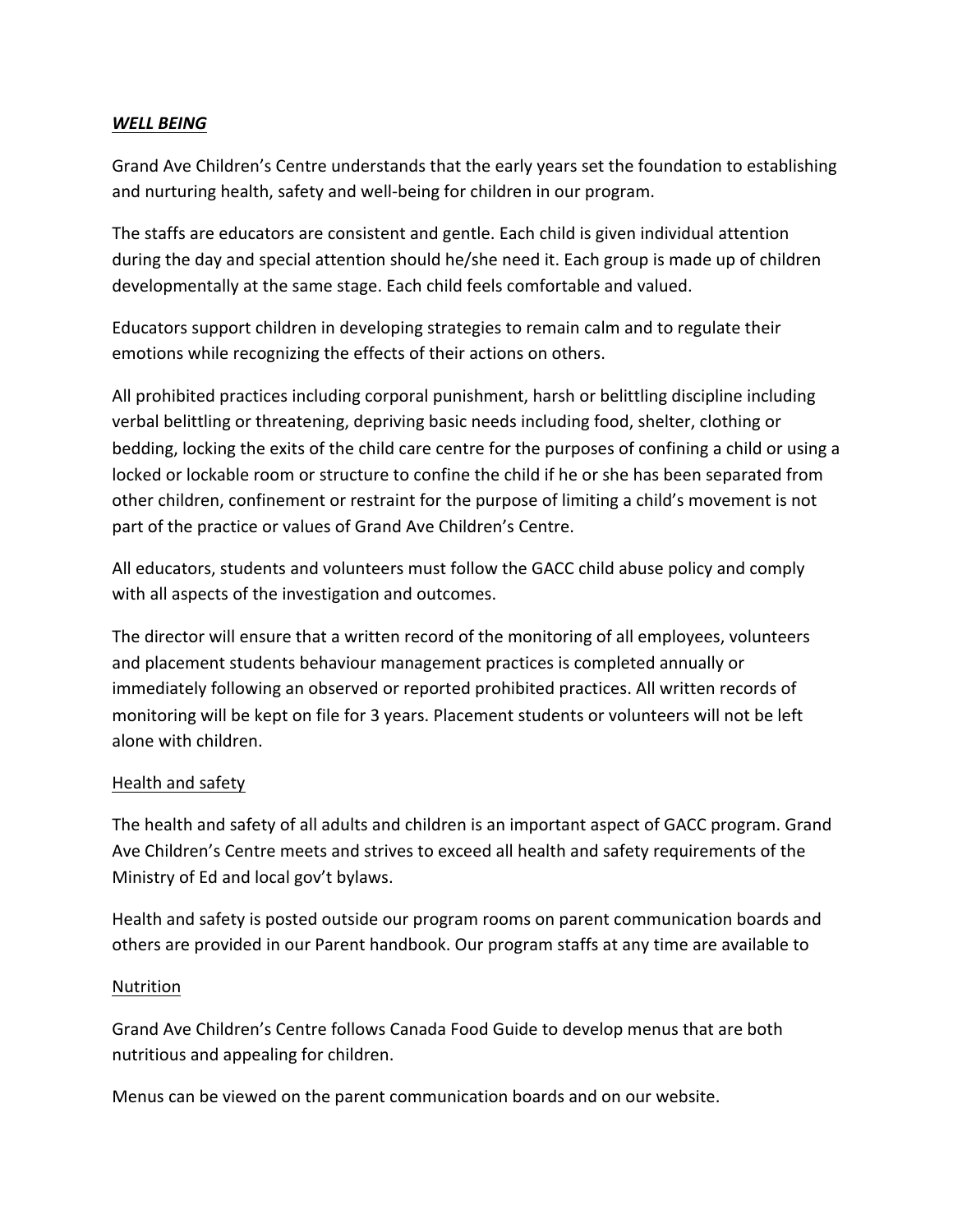We accommodate dietary or religious food requirements for children in our program.

#### *REFLEFCTING AND ASSESSMENT*

Pedagogical documentation is a way for our program staff to learn about how children think and learn. Educators reflect and assess their program and environment daily to ensure that the program is meeting the individual needs of the children and the group and that their environment is set up according to the interests of the group.

Our staff reflection and assessment purpose is to:

- Valuing children experiences and help them to reflect back on those experiences in their learning environment
- Learning together with the children involving the meaningful adults in their lives
- So program staff can become lifelong learners with children about learning
- To keep communication ongoing with families about children's experiences
- Self-reflection opportunity for program staff as they participate in continuous professional learning

Grand Ave Children's Centre will assess the environment, educator interactions, the planning process and the physical environments of each class.

The Grand Ave Board of Directors will support the Ministry of Education regulations to foster the **belonging** of each child, family and staff member; providing professional, respectful, inclusive child centered care in London's Old South community. We are committed to the well**being** of each child and seek out opportunities to strengthen connections in our community; **engaging** our stakeholders and fostering **expression** by encouraging self-discovery and continuous learning for both children and staff members; including multi-generational, art and music experiences.

The Board of Directors has a mandate to provide leadership, accountability, financial and evaluation of the ongoing operations of the Grand Ave Children's Centre. Our Board regulations stipulate a minimum of 5 meetings annually, one being Annual General Meeting where all parents and interested community partners may attend and members will have the opportunity to vote on the regulations that guide our centre.

The Program Statement has been developed with input from parents, staff and Board members and approved by the Board of Directors. We will ensure consultation with our stakeholders is undertaken and feedback incorporated into this "living" document going forward; tabling Ministry "Questions for Reflection" for discussion during Board, Annual General Meeting and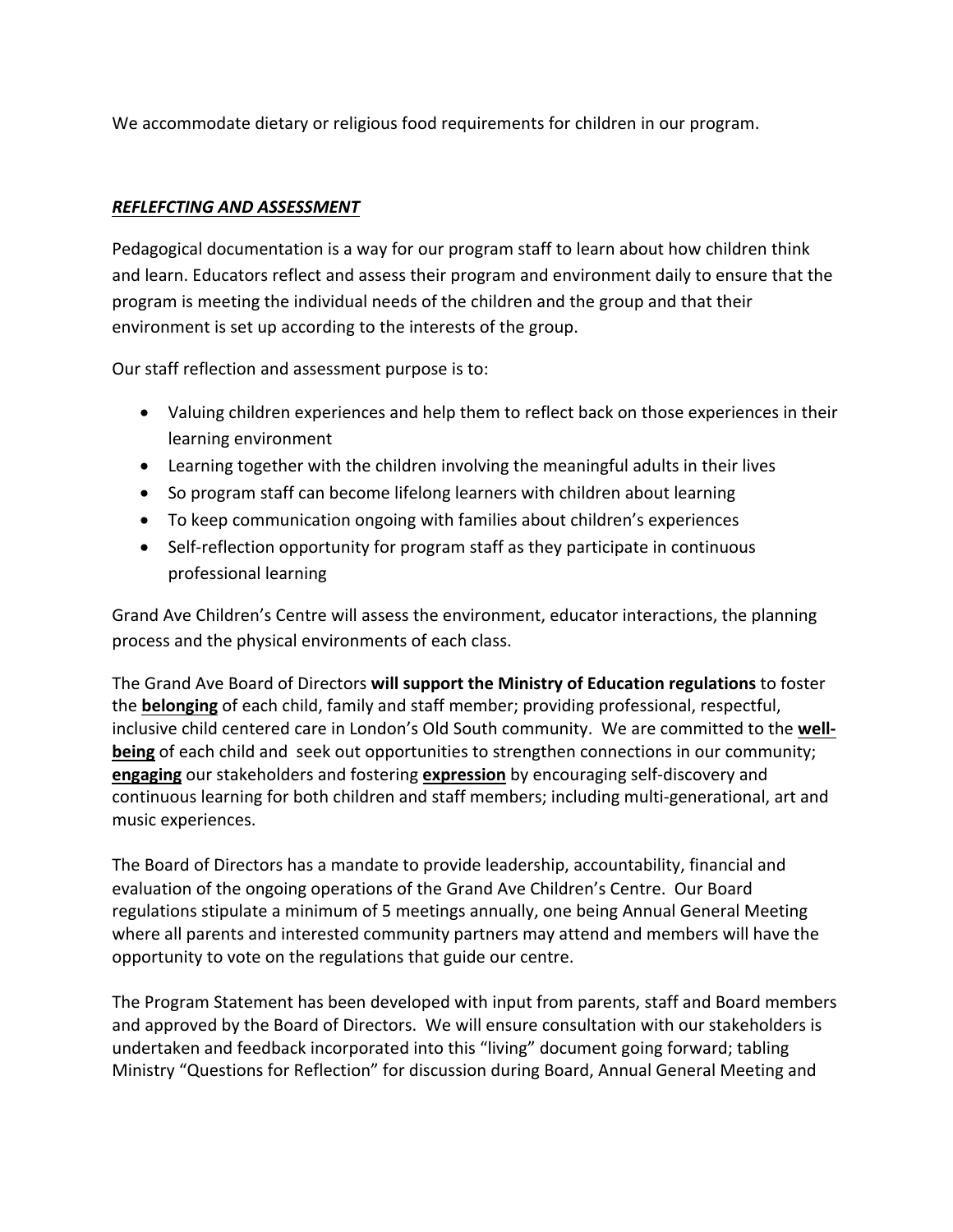Staff meetings to ensure continuous improvements to the four pillars for our children, families and staff.

The Board of Directors will establish terms of reference and appoint committee members to oversee the Finance, Human Resources and Operations of the Centre to confirm all policies and procedures are reviewed on an annual basis and we are adhering to the Ministry approved Program Statement. 

Grand Ave Children's Centre Program Statement is a living document and will be modified as necessary in order to stay in alignment with the Minister's Statement and or reviewed annually by the GACC Board of Directors.

References and information in this living document are extracted from:

- 1) "How Does Learning Happen? "Ontario's Pedagogy for the Early Years
- 2) Minster's Policy Statement on Programming and Pedagogy made under the Child Care and Early Years Act 2014.
- 3) Child Care and Early Years 2014
- 4) Early Learning for Every Child Today(ELECT) guiding principles

#### **Program Statement Implementation Policy 2016**

Grand Avenue Children's Centre is committed to providing the highest standards of quality for children family and community using "How Does Learning Happen?" Ontario Pedagogy for the Early Years (2014) as a guide under the Child Care and Early Years Act.

Centre Goals:

- Every child has a sense of **belonging** when he or she is connected to others and contributes to their world.
- Every child is developing a sense of self, health and **well-being**
- Every child is an active and **engaged** learner who explores the world with body, mind and senses
- Every child is a capable communicator who **expresses** him or herself in many ways.

How we will achieve our goals:

 $\triangleright$  All staff, students and volunteers will read the Program Statement and sign off in the Policy and Procedure Manual prior to employment or prior to interacting with children, and when the statement has been modified, and on an annual basis.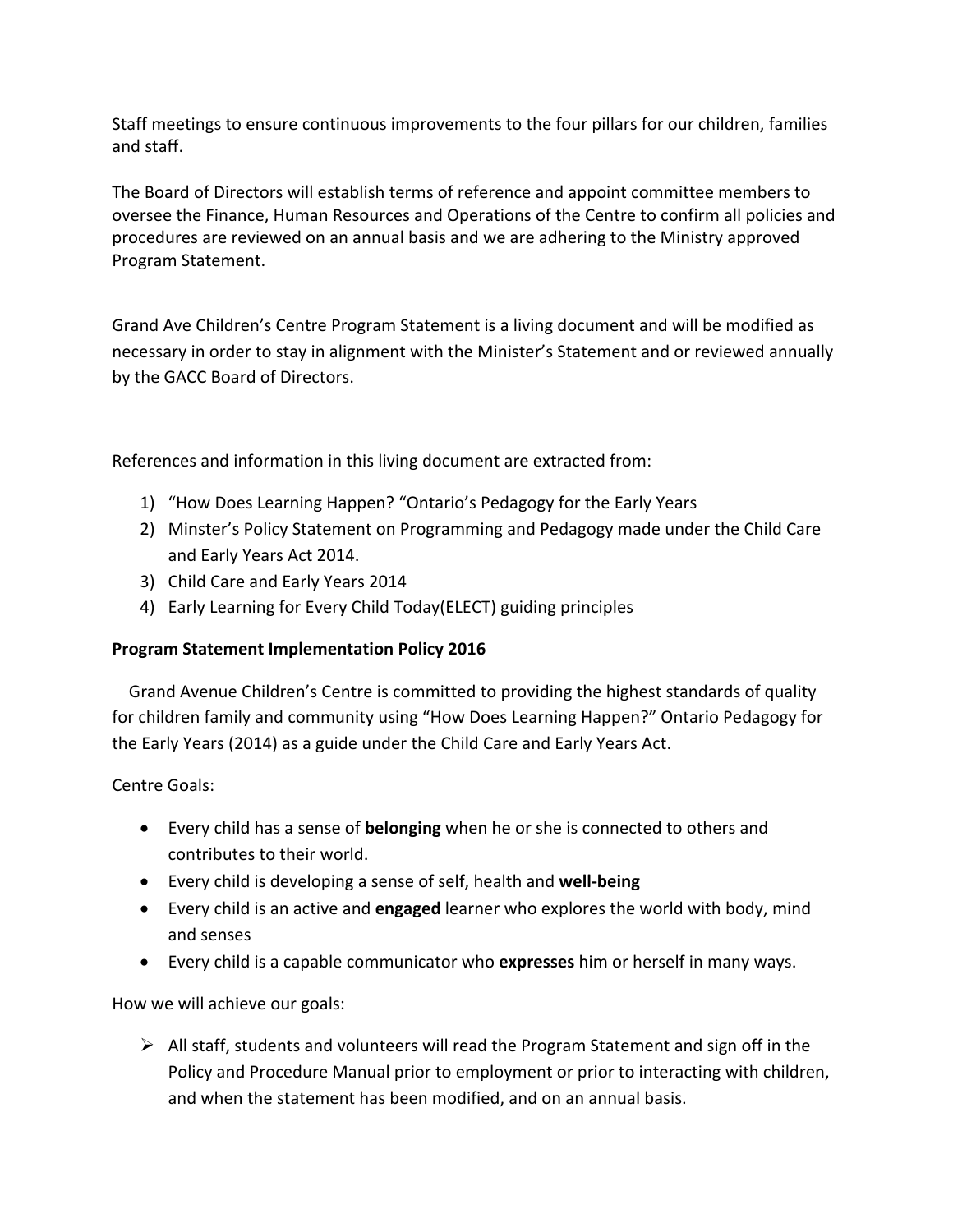- $\triangleright$  The Centre Director will review all sign offs by staff, students and volunteers and sign the review sheet to indicate that the process has been completed. The Centre Director must be confident that the staff, volunteer or student is fully aware, and understands the Program Statement and its implementation.
- $\triangleright$  Each classroom will maintain a binder containing observations, plans and documentation to support their understanding of the program statement. Copies of the documentation, relevant to their child, will be shared with the parents or guardians of the children in the child's individual portfolio.
- $\triangleright$  The Centre Director will meet on a regular basis with each team to establish a clear understanding of the program statement, to support staff in their delivery of the Program Statement and to aid the staff in self-reflection to be recorded, and added to the binder on a regular basis.
- $\triangleright$  The Centre Director will view each staff as component and capable, and give them time to be heard and respected, and to reflect on their own performance and their contributions to the environment and the development of each child in their care.
- $\triangleright$  The Centre Director will use all observations, interactions and conversations to monitor all staff.
- $\triangleright$  Staff will reflect on "How Does Learning Happen"
	- a. by working through the reflection exercises in the document,
	- b. by taking a Professional Learning opportunity facilitated on the document,
	- c. by reviewing the observation and engaging children in meaningful activities,
	- d. by maintaining communication with parents and building trusting relationships with families,
	- e. by working with their colleagues to create a safe and healthy environment
	- f. by taking the time to engage in self-reflection on a regular basis.

Grand Ave Children's Centre understands that the early years set the foundation to establishing and nurturing health, safety and well- being for children in our program. To this end, the centre director or designate will observe staff interactions with children ensuring that they align with our program statement and beliefs in adult-child interactions. The following practices are not supported by are centre:

- corporal punishment
- harsh or belittling discipline including verbal belittling or threatening
- depriving of basic needs including food, shelter, clothing or bedding
- lock the exits of the child care centre for the purposes of confining a child or using locked or lockable room or structure to confine the child if he or she has been separated from the other children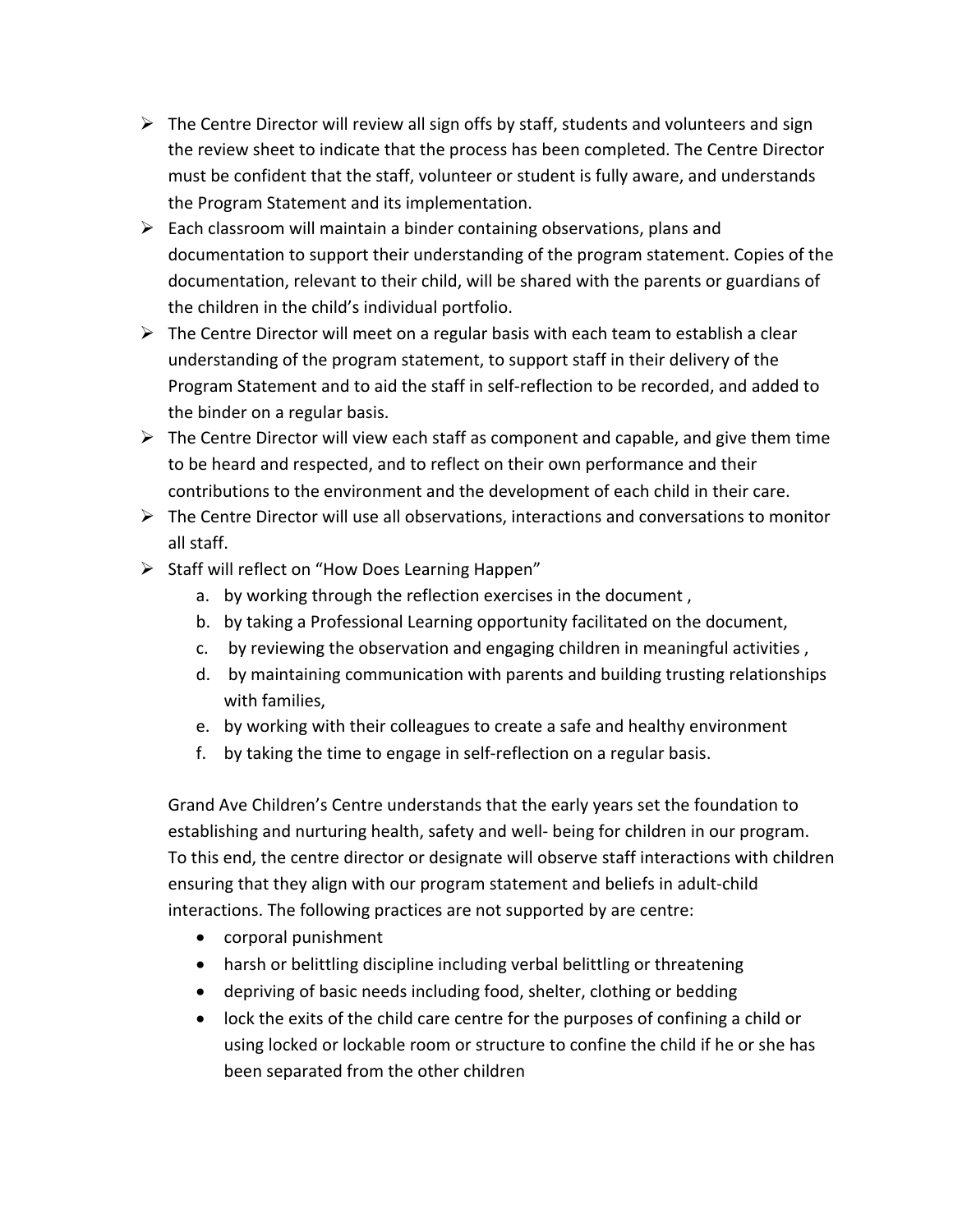- confinement or restraint for the purpose of limiting a child's movement is not part of the practice or values
- inflicting any bodily harm on children include g making children eat or drink against their will.

In the event that Centre Director observes or is made aware of any practice that is not supported, they will address the issue with the staff member according to the strategies outlined in the Disciplinary Policy that is outlined in the Policy and Procedure Manual.

Additionally, all Early Childhood Educators have made a commitment to abide by the standards of their profession as set out in the college of Early Childhood Educators Code of Ethics and Standards of practice. All Early Childhood Educators hold themselves accountable, and will use the Code of Ethics, the Standards of practice and the CCEYA to guide their decisions and practice.

Grand Avenue Children's Centre will keep records pertaining to monitoring of our Program Statement for 3 years.

References and information in this living document are from: How Does Learning Happen? - Ontario's Pedagogy for the Early Years **Child Care Early Years Act 2014** Early Learning for Every Child Today (ELECT) guiding principles

#### **General Information and Parent Fees**

#### **General Information**

Grand Avenue Children's Centre is a non-profit day nursery, licensed by Ministry of Education (EDU). We are a smoke free facility. Smoking is prohibited inside the building or in the playground area.

Cheryl Read is the supervisor. If you have any questions or concerns you are welcome to talk to Cheryl.

Grand Avenue Children's Centre has fundraising events from time to time. You will be made aware of upcoming events in email formats. We do fundraising to defray the cost of special events, outings, and to purchase new toys and equipment for the centre. If you are interested in helping with these fundraising events please see our management team.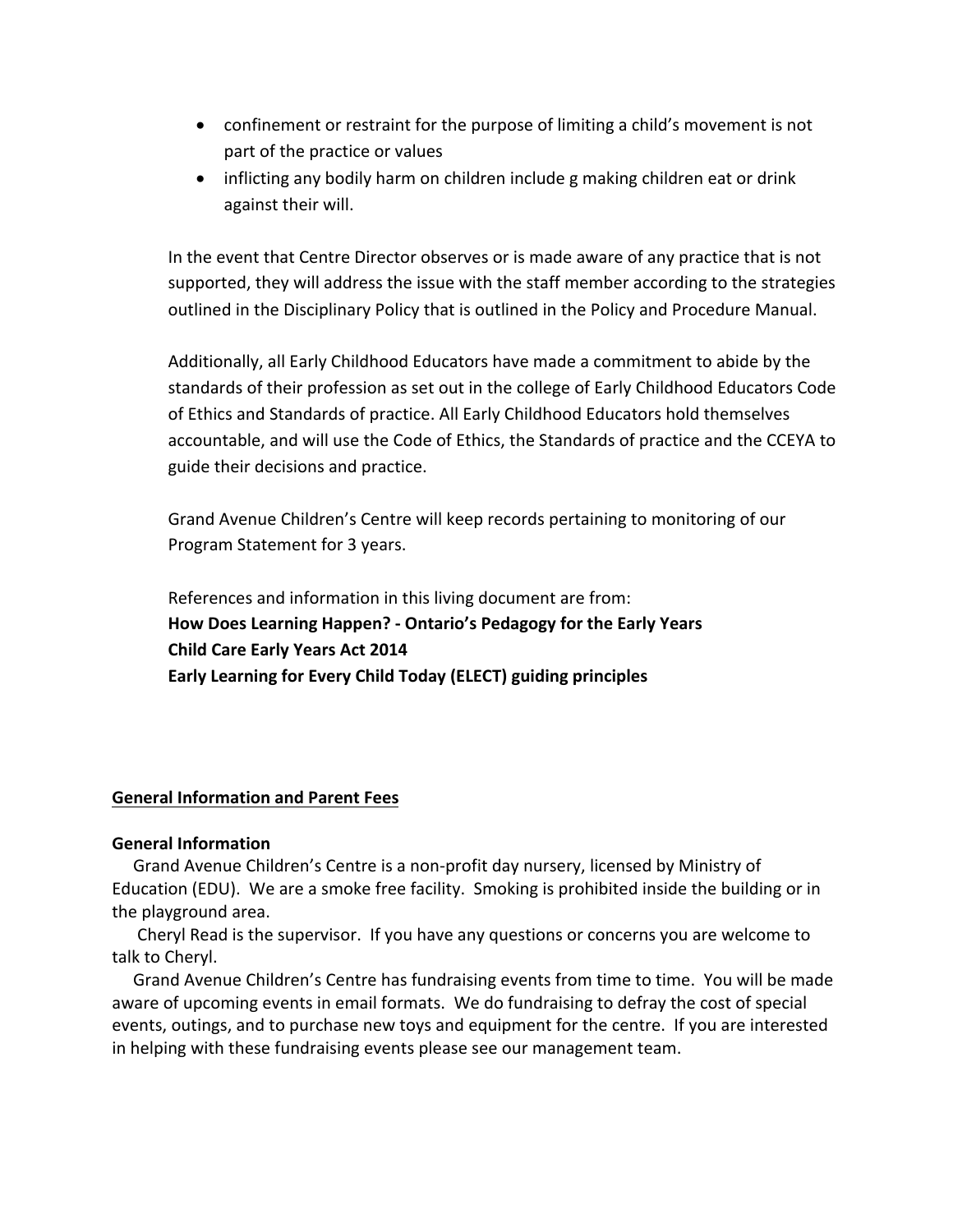A Board of Directors govern Grand Avenue Children's Centre. One half of the board is made up of parents who have been involved in the centre, the other half are professionals within the community.

Grand Avenue Children's Centre is licensed for a capacity of 43 children.

Age groups are as follows:

Infant:  $\frac{4 \text{ months}}{18 \text{ months}}$  (limited enrolment of 10) Toddler: 18 months to 31 months (limited enrolment of 23) Preschool: 31 months to school age (limited enrolment of 10)

#### **Fees**

Daycare fees are due bi-weekly according to the direct debit agreement

#### **Registration Fees**

One week fee payment per child per age group is required to reserve a place in our centre. This payment will be credited to your first week of parent fees. This payment is non-refundable.

#### **Parent Fee Increases**

Parent fees are reviewed annually in the spring by the Board and any necessary increases will take effect the first parent fee withdrawal for June of that year. Parent will receive no less than one month notice of pending fee increase.

#### **WAITLIST POLICY**

#### **AUG 2016**

Grand Ave Children's Centre is aware of the importance of the child care spaces in the community it serves and of the wait periods to gain access to service. Grand Ave Children's Centre aims to develop a waitlist policy and practices that are transparent, fair and consistent.

Grand Ave Children's Centre participates in the free centralized waitlist for the City of London and Middlesex County. To gain access to the waitlist; families must complete an online registration form on family information website at www.familyinfo.ca or call Grand Ave Children's Centre for more information 519 434 3151.

No family will ever be charged a fee to be on any child care waitlist for Grand Ave Children's Centre. However GACC has the right to offer spaces available to families as it viable to the **centre.**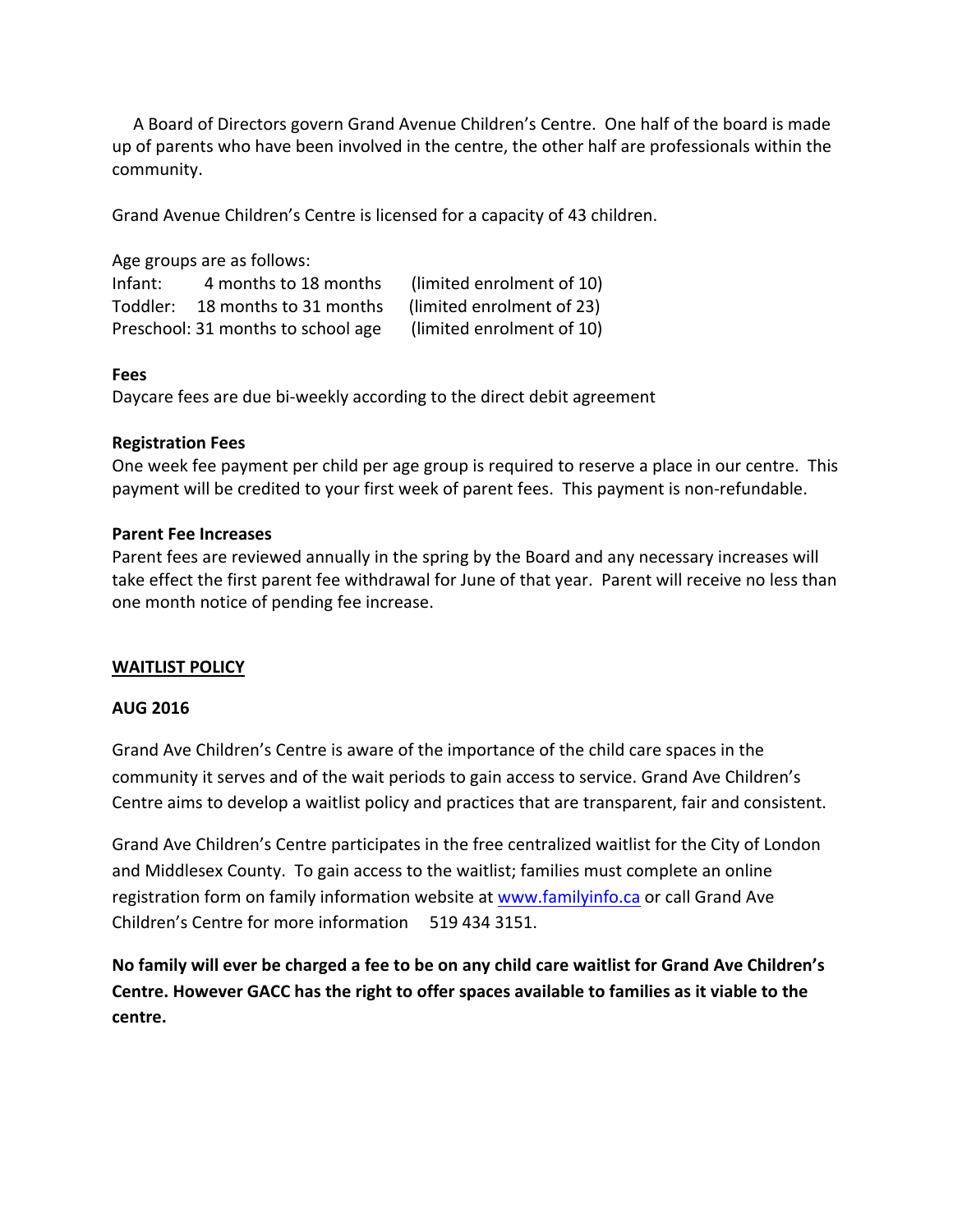#### Waitlist Priority

- 1. Siblings of current families to be included on the waitlist the family must provide the child care management with registration form including approximate start date.
- **2.** Returning families to be included on the waitlist, the family must provide the child care management with a registration form including approximate start date. The time span between the withdrawal of the family and their new waitlist registration must not exceed one year. To gain access to the program, a child must be returning to Grand Ave Children's centre or be the sibling of a child previously enrolled.
- **3. Special consideration:** special consideration may be given to families on the waitlist who risk losing their newly granted fee subsidy if they do not secure a child care space within a specific time period, and to children referred to Grand Ave Children's Centre by support organizations with which it has a partnership.

NOTE:\* waitlist priorities render the waitlist dynamic which means that a first place on the waitlist may be pushed down by a new waitlist family with higher priority of need.

\*\* Grand Ave Children's Centre does not take responsibility for any maintenance, updating or technical issues on the waitlist .Please contact oneHSN support at 1 888 722 1543 or support@oneHSn.com.

#### Waitlist management

To ensure that families gain access to GACC programs in the shortest time possible, the following practices are put into place.

- $\triangleright$  The date of the registration on the waitlist will reflect the registration form was received by the Administration(online/phone)
- $\triangleright$  A family who refuses a space the first time it is offered or fails to return a first call within one week will retain its priority on the waitlist.
- $\triangleright$  A familu who refuses a space the second time it is offered or fails to return a first call within one week will be placed at the end of the waitlist.
- $\triangleright$  A family who refuses a third offer for a space or fails to return a third call within a week will be withdrawn from GACC waitlist.
- $\triangleright$  If a family does not attend a tour or registration meeting without any communication to reschedule they will be placed at the bottom of the waitlist.
- $\triangleright$  It is the families' responsibility to call GACC to change any waitlist information or update information on the web based waitlist site.
- $\triangleright$  Any families' approximate status of their child on the waitlist will be given at their request.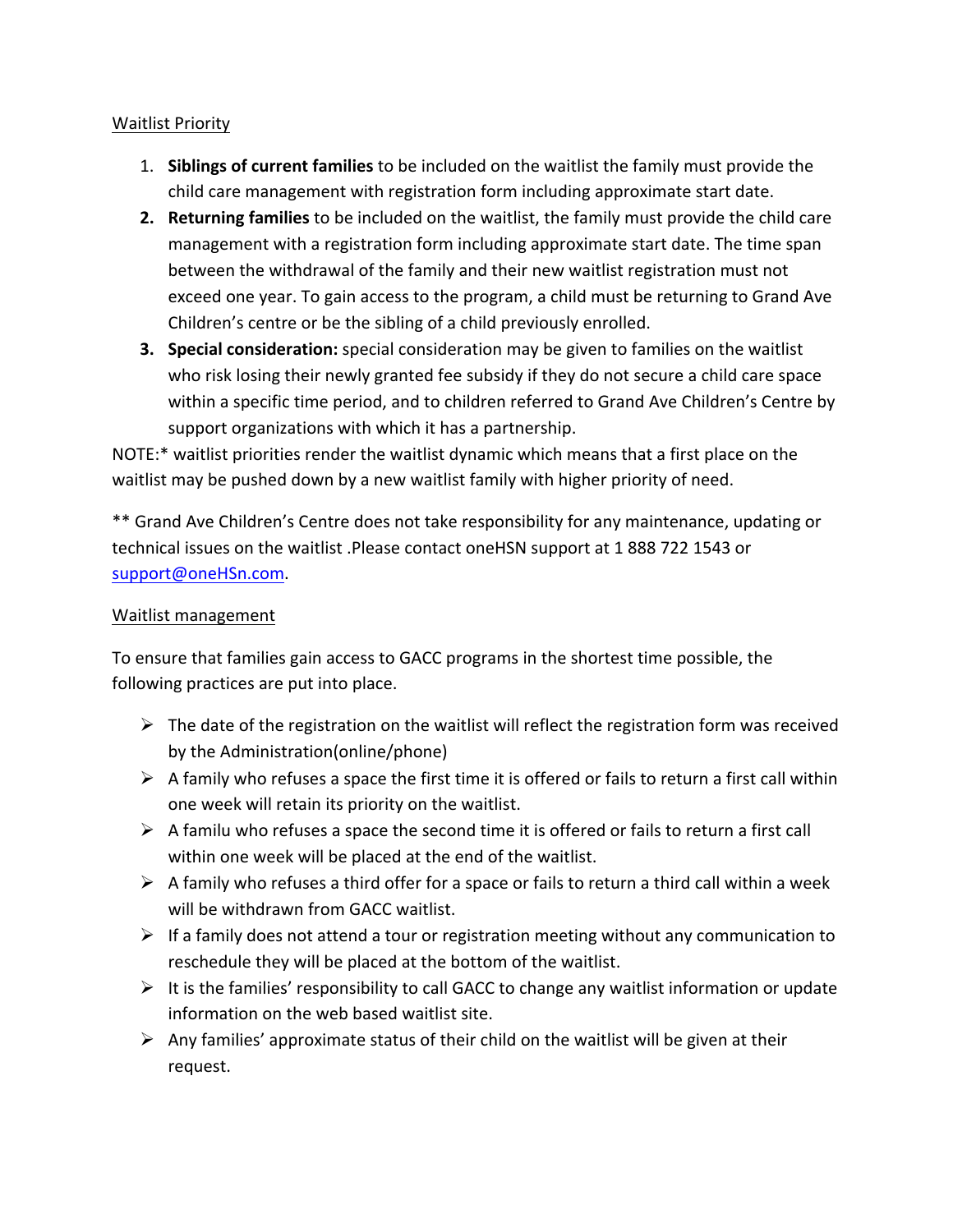When a space becomes available the family at the top of the waitlist will be contacted, regardless of the enrolment status of the space (FT/PT). Once a child is registered it becomes possible to eventually accommodate for more specific needs, for example changing from part time to full time.

Once a family has seem the centre and discussed details with the director the space will be held for one week before giving it to another family on a first come service basis. The family will remain on the waitlist and called at the availability of the next space.

Registration for spaces can be completed no more than 6 months from the child's start date in the child care centre. There is a non- refundable fee for registration to maintain the space. Please see Admission policy for exact procedure and details.

#### **Part Time Spots**

Grand Ave Children's Centre maintains full time clients as their priority. Part time spaces are limited to within, and not exceeding, 25% of our licensed capacity. Contact Cheryl for further information.

#### **Inclusive Policy**

Grand Ave Children's Centre is committed to supporting high quality inclusive practices in licensed child care. We believe quality programs should respond to the individual abilities and needs of each child. We accept and welcome children of all abilities, culture and race. See our full inclusive policy in our General Policy manual.

#### **Program**

Our program will be posted in each of the classrooms and will be subjected to change from time to time.

Each day will include the following: quiet play

Morning and afternoon outdoor play Morning and afternoon snack a hot, nutritious lunch Washroom routine Sleep time Circle Free play

You will receive a calendar each month via email or a hard copy if email is not convenient for you. This will keep you updated on the centre's activities.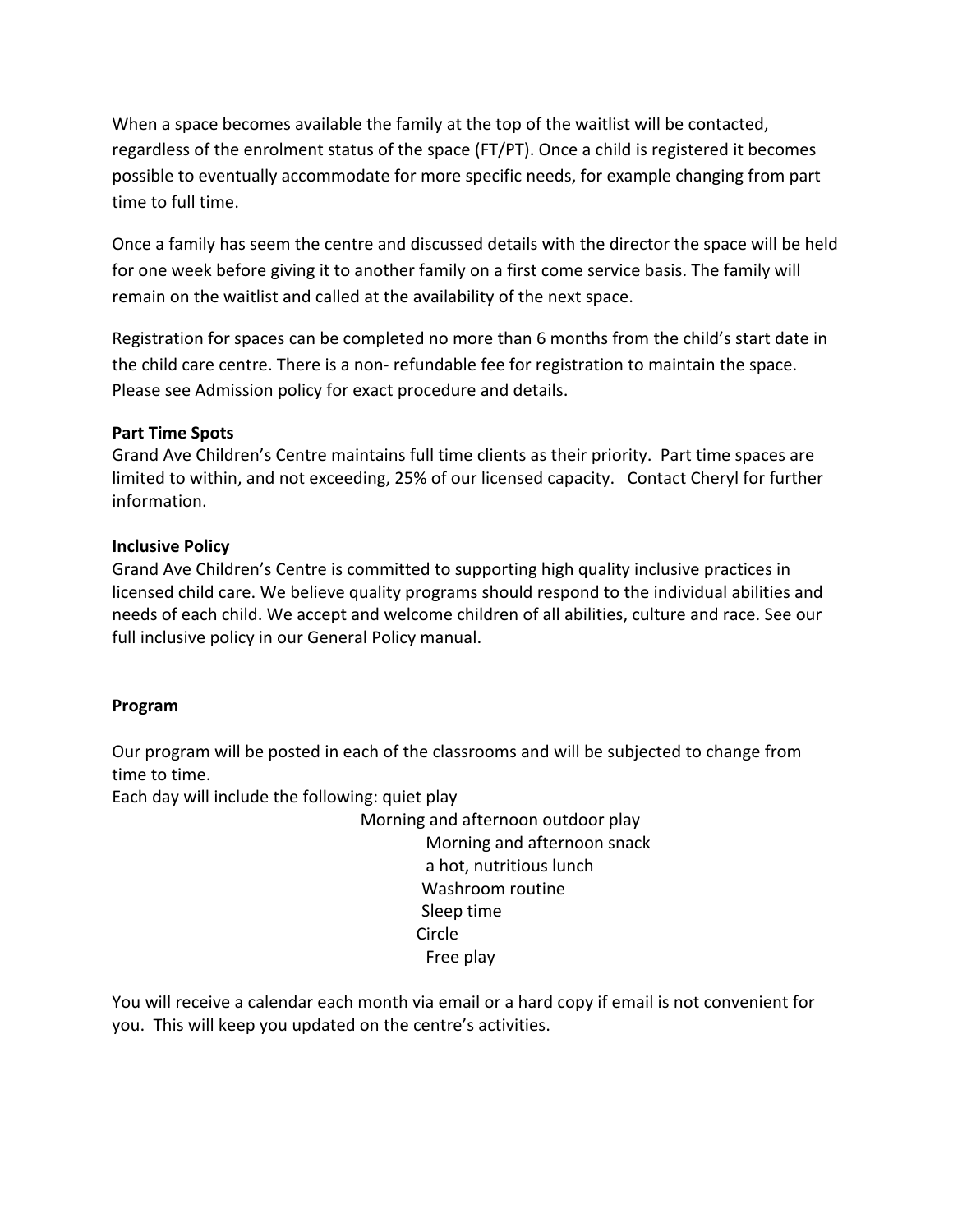#### **Hours**

The centre opens at 7:30 and closes at 5:30 **sharp**. We request that you have your child at the daycare by no later than 9:30 a.m. If you are going to be later please make arrangements with Cheryl. Failure to comply may result in the daycare refusing your child for that day. We request that you make every effort to pick up your child by 5:30 p.m. If you find that you are unavoidably delayed please contact the centre immediately. If you are late picking up your child you will be charged \$5.00 for every 3 minutes you are late past 5:30 p.m. This money goes directly to the teacher who is inconvenienced. The money must be paid before your child is admitted the next day. Remember, when you are late it is very hard on your child. After a long day at daycare he/she has seen everyone else leave and cannot help but feel anxious about the situation.

#### **Admission Policy**

An interview will be arranged to familiarize you and your child with the centre. All admission forms must be completed including updated immunization prior to enrolment. For the first week, you are encouraged to stay with your child for five minutes at the beginning of the day, to reassure him/her, and to minimize fears, until you and/or your child are comfortable.

#### **Discharge Policy**

WRITTEN NOTICE of permanent withdrawal must be given at LEAST TWO WEEKS in advance. If notice is not received full program fees will be charged. A permanent space cannot be guaranteed if you wish to withdraw your child temporarily. Therefore, you child will be placed on a waiting list. The daycare may terminate services if policies are not followed or fees are not paid.

#### **Arrival and Pick-up**

We recommend that you establish fixed hours to drop-off and pick-up your child. Young children depend on regular routine for their own sense of security. When you arrive notify a staff member of your presence and sign in your child on the sign in boards located outside your child's classroom. Similarly, when picking up your child, make sure the staff are aware that you are leaving and sign your child SPECIFIED ON THE ADMISSION FORM. THE DAYCARE NEEDS TO BE INFORMED AS TO WHO IS PICKING UP THE CHILD.

#### **Peanut Free Environment**

Due to severe peanut allergies, we will not serve any products containing traces of peanuts. If you wish to bring in a special snack for a special occasion please include an ingredient list. The centre will not be able to serve the snack without one.

If your child has peanut butter for breakfast, please ensure that hands and face are washed **prior to coming to daycare.** This will ensure all children are protected.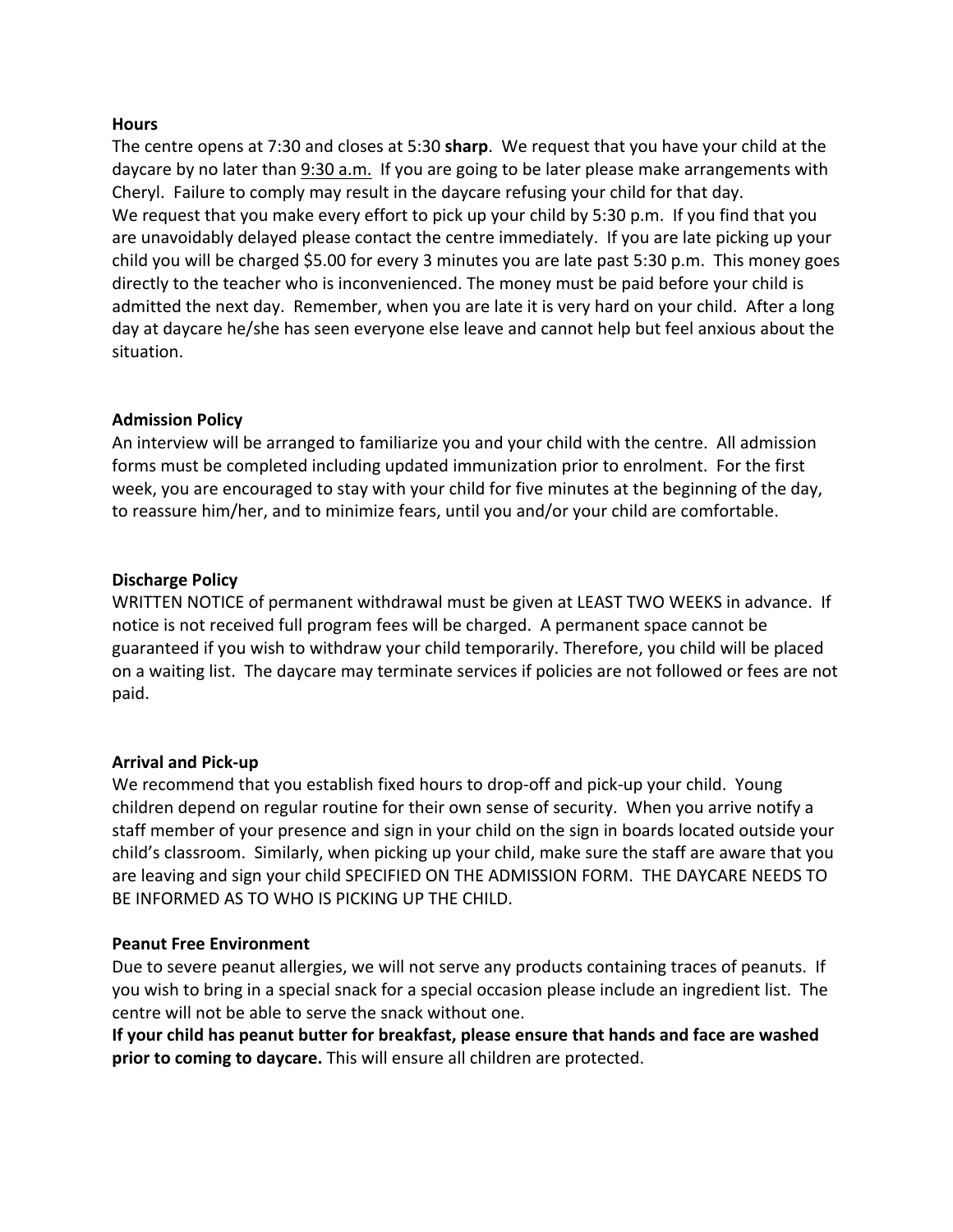#### **No Smoking Policy**

Grand Avenue Children's Centre is a completely smoke free environment. Smoking is not permitted at any time by any person within the centre. Smoking is also not permitted in the playgrounds or in the Centre's parking area at any time.

#### **Sleep Safety Policy**

GACC Sleep Safe Policy is to maintain a safe sleep environment for all children and to help reduce the risk of sudden infant death syndrome/ sudden unexpected infant deaths. All infants under the age of one year of age or until they are able to roll independently from back to front will be placed on their back to sleep.

All children will have a monitored and supervised nap/rest time each day.

Please read the Public Health Agency of Canada recommendations for infant safe sleep for more information or refer to the complete GACC sleep policy for more information.

#### **Sickness**

If your child is sick on a daycare day and is not able to attend the centre PLEASE contact us and let us know. Payment will still have to be made for that day. If you are unsure about the condition of your child please feel free to contact the centre and ask. There is a list of common childhood conditions posted on the main bulletin board that can be referred to. If your child gets sick throughout the day you will be contacted and informed of his/her condition. If it is necessary to send your child home a health report will be filled out.

#### **Health and Administration of Drugs**

The Child Care and Early Years Act 2014 stipulates that prior to admission each child must be immunized, as recommended by the local Medical Officer of Health. Any exemptions must be approved by the Ministry of Education. See health policy for specifications and forms The centre also requires that a certificate confirming complete medical assessment be submitted.

REGULATIONS REQUIRE DAILY OUTDOOR PLAY FOR EACH CHILD. THEREFORE, IT IS OUR POLICY THAT A CHILD TOO ILL TO PLAY OUTDOORS REMAIN AT HOME.

If a child becomes ill during the day temporary care will be given until you can be contacted and take your child home.

The centre will administer PRESCRIPTION DRUGS ONLY, in accordance with provincial legislation. 

#### PARENTS MUST PROVIDE:

Written authorization, including dosage and time to be administered

Medication must be in the **original container**, clearly labelled with the child's name, name of drug, dosage, date of purchase, and instructions for storage and administration

The centre cannot administer non-prescription medicine, unless it is accompanied by a note from your physician.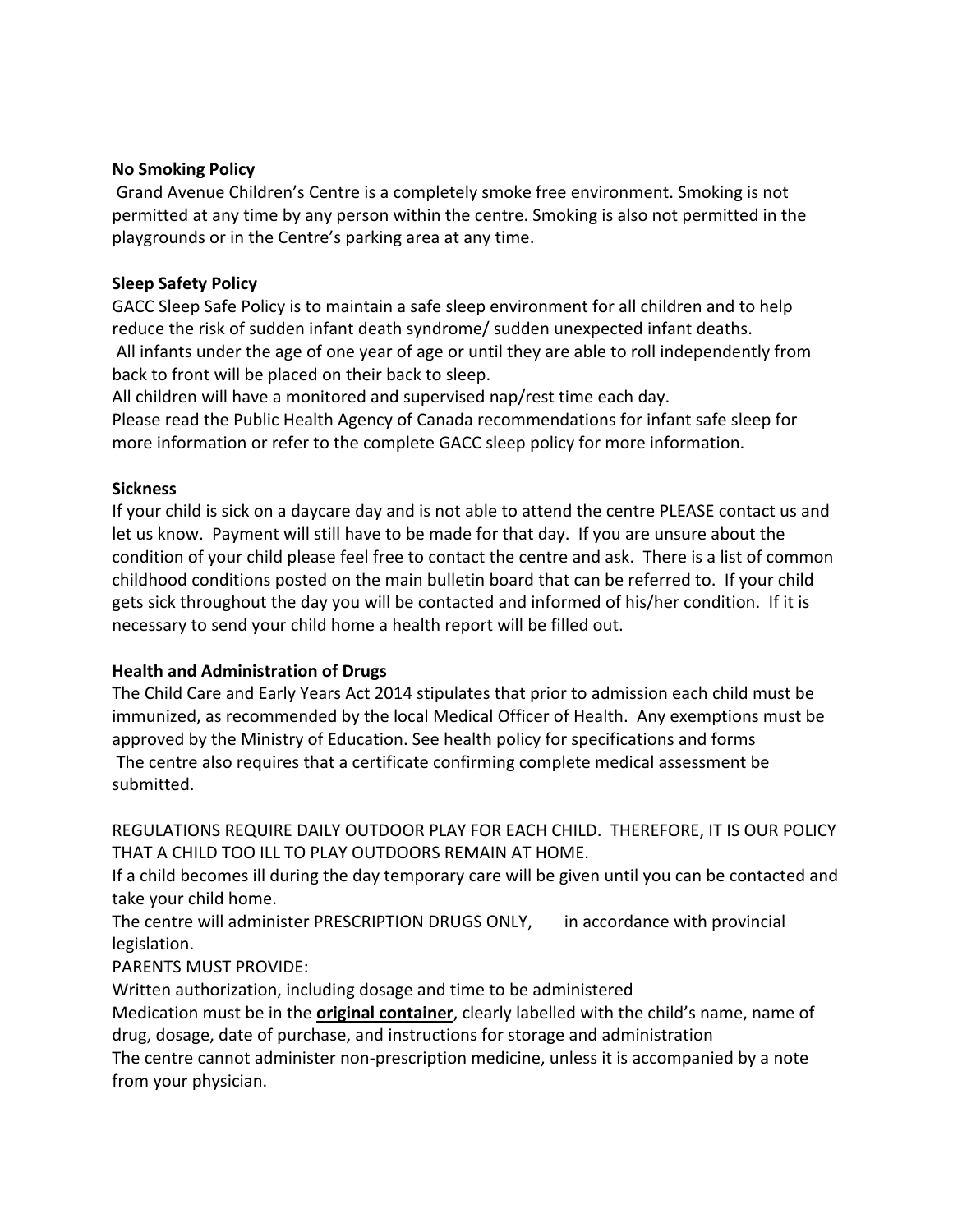#### **Medical Support Plan for Children with Special Concerns**

Grand Ave Children's Centre aims to ensure that all children with medical conditions, in terms of both physical and mental health, are properly supported in their early years so that they are able to play a full and active role in learning and developing. Every child with the help of GACC staff, their parents/guardians and any health care professionals knowledge will develop a medical support plan to best represent the needs and support that the child will need while in child care.

#### **Outbreak**

When the centre is identified as being in an "outbreak" by the Health Unit we will post a notice at the entrance and provide Health Unit information specific to families of children including symptoms, incubation period, isolation period at home, and conditions for return to the classroom. Unless Grand Ave Children's Centre is closed by the Health Unit, fees are to be paid as usual. 

Subsidized parents have been informed of the guidelines of the City of London in these H1N1 situations in the form of a letter from Grand Ave Children's Centre. Please see Cheryl for more information.

#### **Preventative Measures**

The staff will be conducting daily verbal health checks on every child before they enter the daycare.

Parents, children, and staff are required to sanitize their hands before entering the daycare. The children and teachers will be sanitizing their hands frequently throughout the day. Parents are informed that they need to make alternative childcare plans. If a child is ill while in attendance, we will move them to an isolation room with staff care. Parents will be called immediately and given 1 hour to pick up.

#### Food and other allergy related restrictions in the centre

Food and snack are provided by the centre, with exception of baby food and formula. We are asking to provide care for children who have life threatening allergies to certain foods or products. We believe that a child with a food allergy has the same right to attend the centre as any other child.

Grand Ave Children's Centre has developed a set of protocols and procedures around the care of children that have anaphylaxis. One significant objective of the procedure is to restrict the introduction of a food or product allergen in to the centre. One way this is accomplished is by not allowing any child or parent/guardian to bring food of any kind, or other products (with certain exceptions by management permission) in to the centre.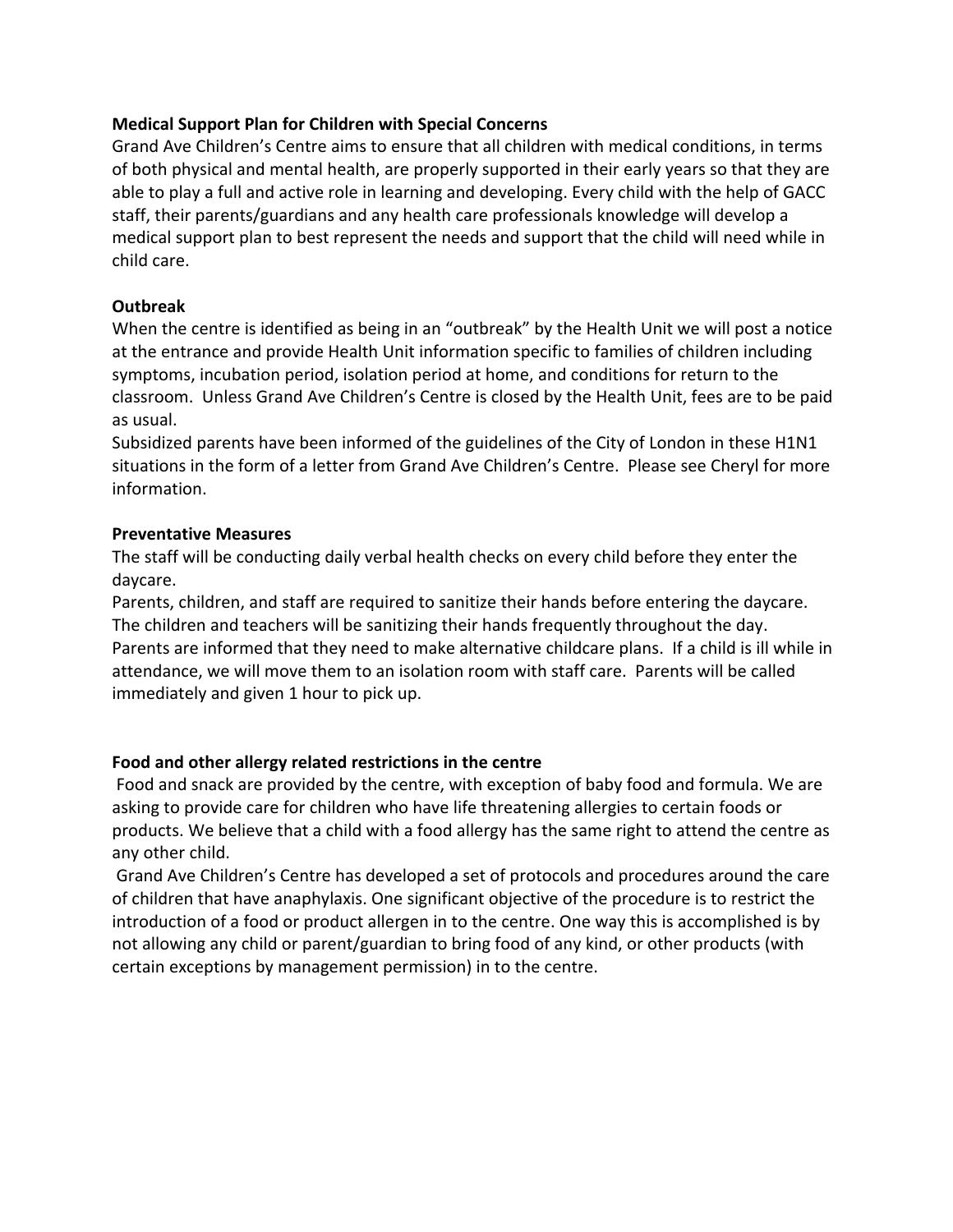## **GRAND AVE CHILDREN'S CENTRE**

## **PARENT POLICY**

#### EFFECTIVE AUG 29, 201

Grand Avenue Children's Centre is responsible for the protection of the health and safety of each individual entering our premises. We recognize that our duty of care extends to ensure that all persons are provided with a high level of equity and fairness in relation to grievances and complaints management and procedures. It is understood that is a shred legal responsibility, commitment and accountability by all persons to implement our Parent policy and procedure.

Further, Grand Ave Children's Centre also complies with the Ministry of Education licensing regulations and the Child Care and Early Years Act 2014 to protect the emotional and mental well- being of our families / children and ensure service equity.

We believe in, and implement practices to ensure procedural fairness and natural justice:

- $\bullet$  The right to be heard fairly
- The right to an unbiased opinion by an objective decision makes, and
- The right to have the decision based on tangible and relevant evidence

Grand Ave Children's Centre also strongly advocated open and honest communication between our staff and families and we believe in addressing any issues arising as quickly as possible. Should parents remain dissatisfied they are able to contact Ministry of Education Quality assurance and Licensing Branch –London office at 217 York St. London.

#### **Centre Practice:**

Our centre has an open door policy surrounding consultations with educators, parents and the director. These opportunities can be arranged at any convenient time for the parties involved.

Parents and educators are requested to speak directly to the Director to lodge a complaint.

The director can be reach in person in the daycare office (across from infant room) daily monfri, by email: grandave@execulink.com or by phone: 519 434 3151.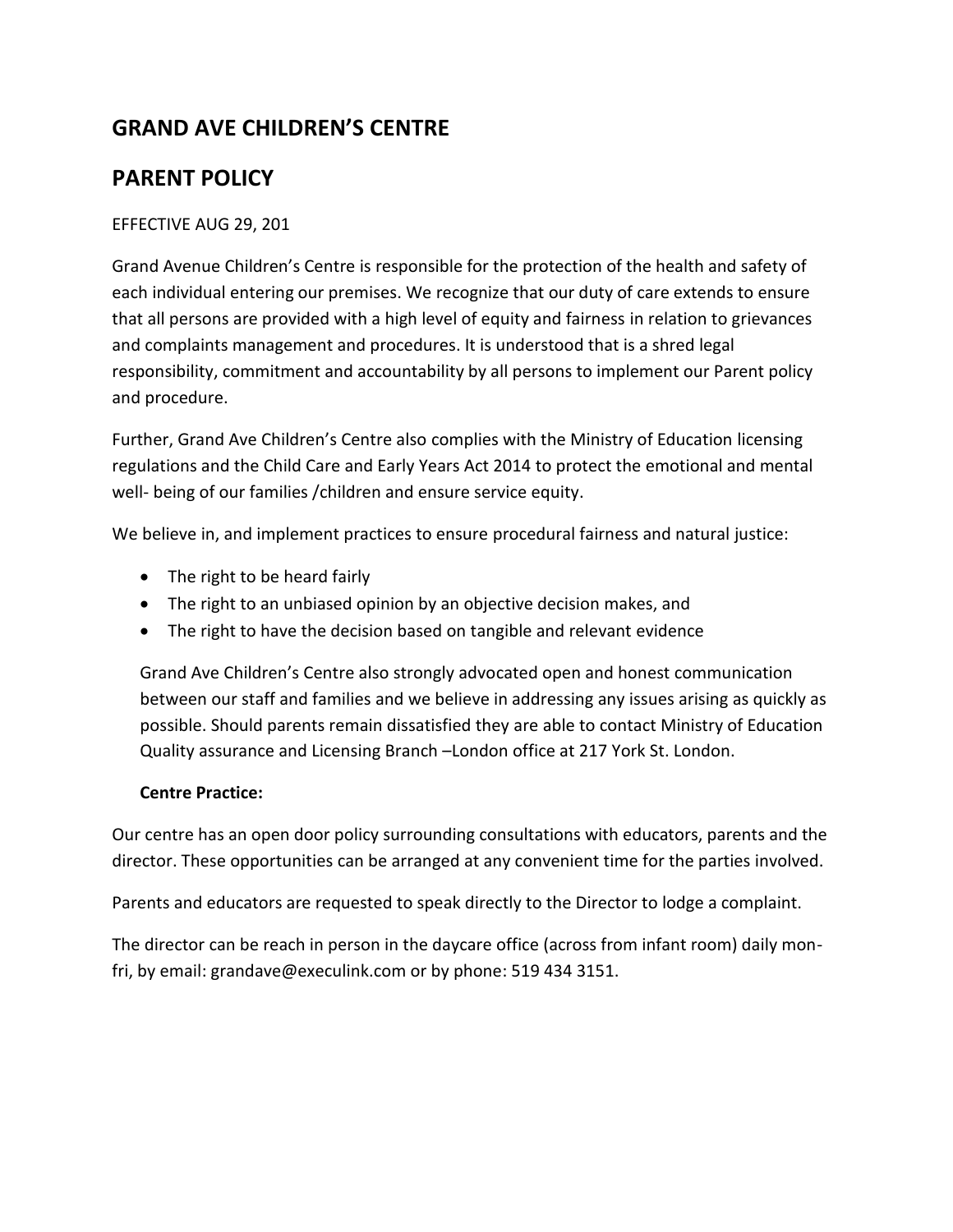Our centre follows the following conflict management plan:

#### Assessment:

- The initial notification of a complaint, concern or grievance is communicated to the centre director and documented. Such documentation is held securely and the notification treated with utmost confidentially.
- Consideration by the centre director of any legal requirements in relation to the complaint. The centre reserves the right to pass information to a relevant government agency if the issue relates to a child protection matter.
- Consideration of other persons involved in the issue either directly or indirectly and effect of this matter on staff and the centre performance, reputation and attitude.

#### **Acknowledgement**

- Notification to all directly affected parties of the issue.
- Setting of time frame for resolution. In most cases this will be set between 1-3 weeks depending upon the type and complexity of the issue.
- Advising all parties of the procedures and processes to be undertaken. Assigning a designated mediator for the issue if necessary. **Attitude**
- Maintaining a positive attitude is essential to successful conflict resolution
- Positive attitude must be maintained thought out the centre to minimize impact on children, parent and staff.
- Gossip is not accepted under any circumstance and can be defamatory leading to civil action as well as employee dismissal.

#### **Action**

- Will include interviews with all parties directly involved in the issue
- May include disclosure to government authorizes (CECE, ministry advisor etc.)If appropriate or necessary to do so.
- May include conflict resolution meetings and negotiation to resolve the issue amicably. All persons engaged in such meetings are expected to behave civilly and to allow each individual the opportunity to speak freely in a calm and rational manner. The meeting will temporarily pause if reasonable social interaction and respect be aspect from the meeting.
- Will include feedback from all parties involved
- Will include written records of actions taken and proposed resolutions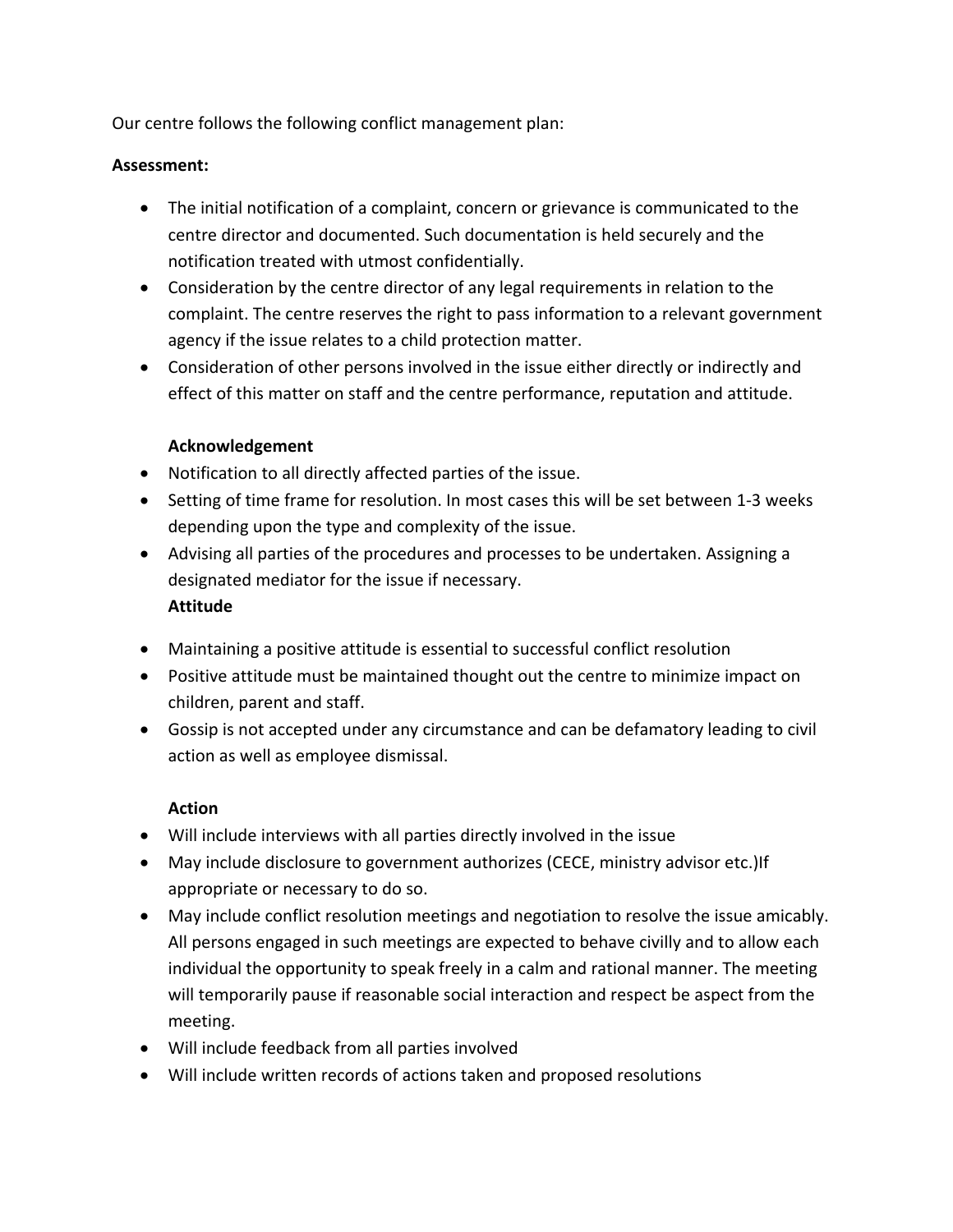#### **Analysis**

- Will include a review of the incident, it's cause and effects
- Will be undertaken within 2 weeks of resolution of the problem
- May lead to identification of staff opportunities or development of further centre policies and procedures to avoid re-occurrence of the issue. As educators we are expected to behave as positive role models for our children. It is from us that they learn how to negotiate and behave in conflict situations. The management and staff of Grand Ave Children's Centre are mindful of their influence over this aspect of children's development.

Any issue arising within the Grand Ave Children's Centre will be treated in accordance with the centre's confidentially policy and code conduct policy from the CECE and centre policies.

This policy is to be review at time of implementation, employment or volunteering begins and annually thereafter.

#### **Consultations**

Consultations may be arranged with Cheryl at any time. Parents are always welcome in the daycare, and should feel free to discuss any concerns regarding their child's progress, the Child Care and Early Years Act 2014 regulations, centre policy etc. with our management team. If, however, your concerns are still not satisfied or you feel that you would like to contact our governance team, please write them out to the attention of the Board President and leave them at the centre's office. The subject will be addressed at the next board meeting and the President will contact you.

#### **Photographs and Videotaping**

We respect the privacy of our children, families and educators. We strive to ensure that our work is created in an environment that is safe and respected by all those who view and learn from its use and that are utilized only for its intended purpose.

Within our curriculum program, we regularly take photos of the children as part of the documenting their learning. We also take photos of make videotapes of the children participating in activities, which we incorporate into our environment and for other centre functions. We fully understand that for some parents this important issue, we wish to respect your wishes completely. On occasion, there are events held at our centre where families and visitors are taking pictures. It is our expectation that any pictures taken of children, their families or Grand Ave staff would be kept for personal use and not posted on any social media website (i.e. Facebook, Twitter, Instagram etc.) without the written consent of the parent, guardian or employee. If you are attending an event and do not want yours or your child's phot taken, you are responsible too advise anyone at the event taking pictures, of your wishes.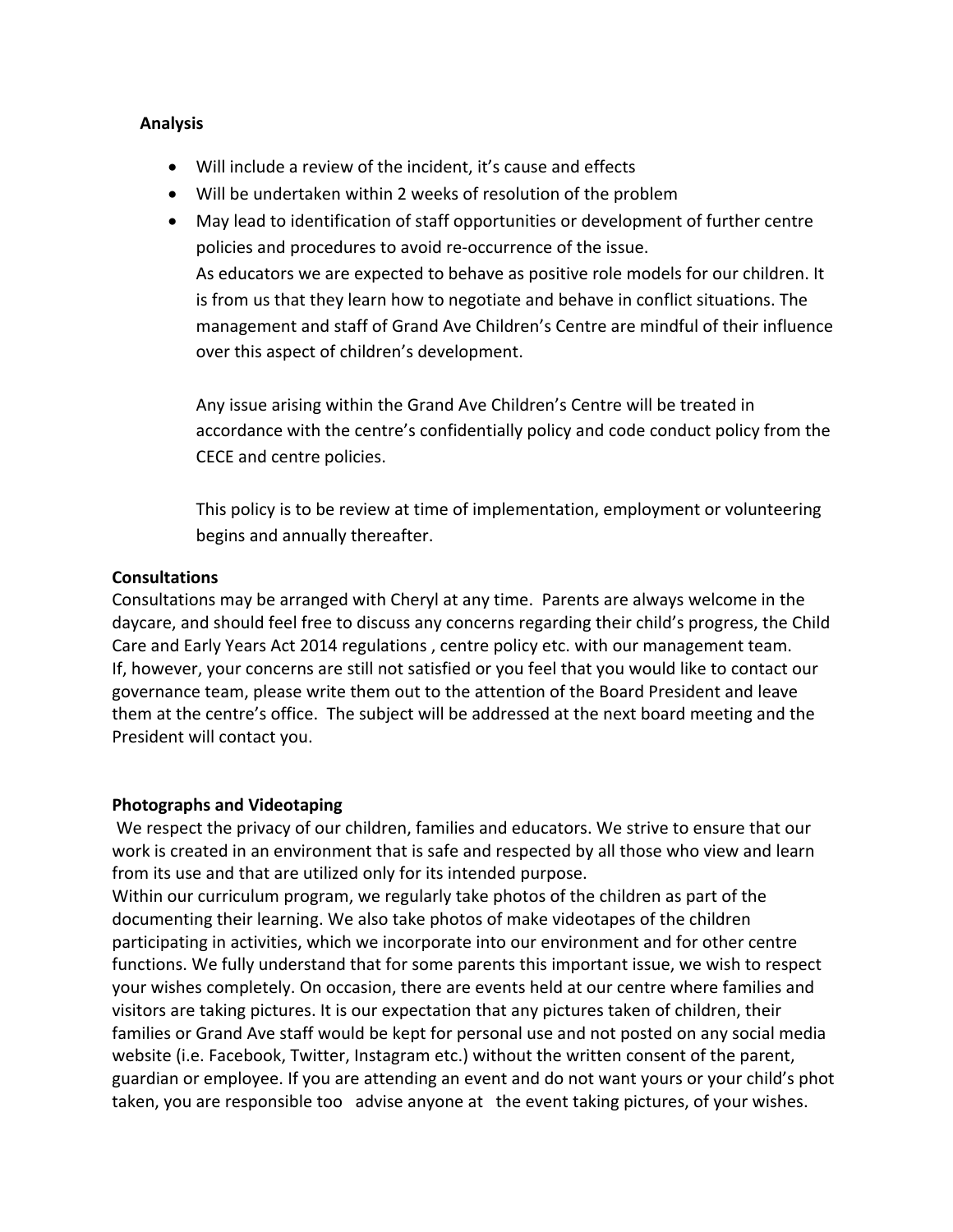#### **Individual Support plan policy for Children with Special Needs**

Grand Avenue Children's Centre strives to meet the individual needs of all children including those of special needs and their families.

This policy is in place to outline the principles and strategies to ensure effective provision of children and or their families.

Grand Avenue Children's Centre will ensure that an updated individual support plan (ISP) is in place for each child with special needs enrolled and will ensure that the program of Grand Ave Children's Centre is structured so that it will accommodate the individualized support plan of each child with special needs while ensuring that the program is inclusive of all children.

Grand Ave. is focused on supporting and providing stimulating inclusive learning activities and experiences that will help the child and their families learn and develop and gain confidence while giving potential regardless of the child's ability.

We will create and implement activities based on the four foundations of the document *How learning Happens.*

We will strive to collaborate with any professional support services within the program and focus on individual support plan made for each child collaborating with the families and community services such as Merrymount, All Kids Belong, Vanier Children's services, CPRI, etc. We at Grand Ave. believe parents have a vital role in supporting the child's educational needs and we encourage parents and families to contribute their knowledge and understanding of their child and raise any concerns they may have.

Grand Ave. is however, unable to change the structure of the building due to the space and structure of it, but are willing to accommodate to the scope of Early Childhood Educators standards of practice and code of ethics.

To ensure and reflect that the appropriate support and individual support plan is in place we will review this policy annually or as needed with a signature of each staff member, volunteers, students and any person that is in contact with the child and their families.

In addition to this policy, please refer to the Inclusion Policy within the Policies and Procedures Manual. 

#### **Serious Occurrence**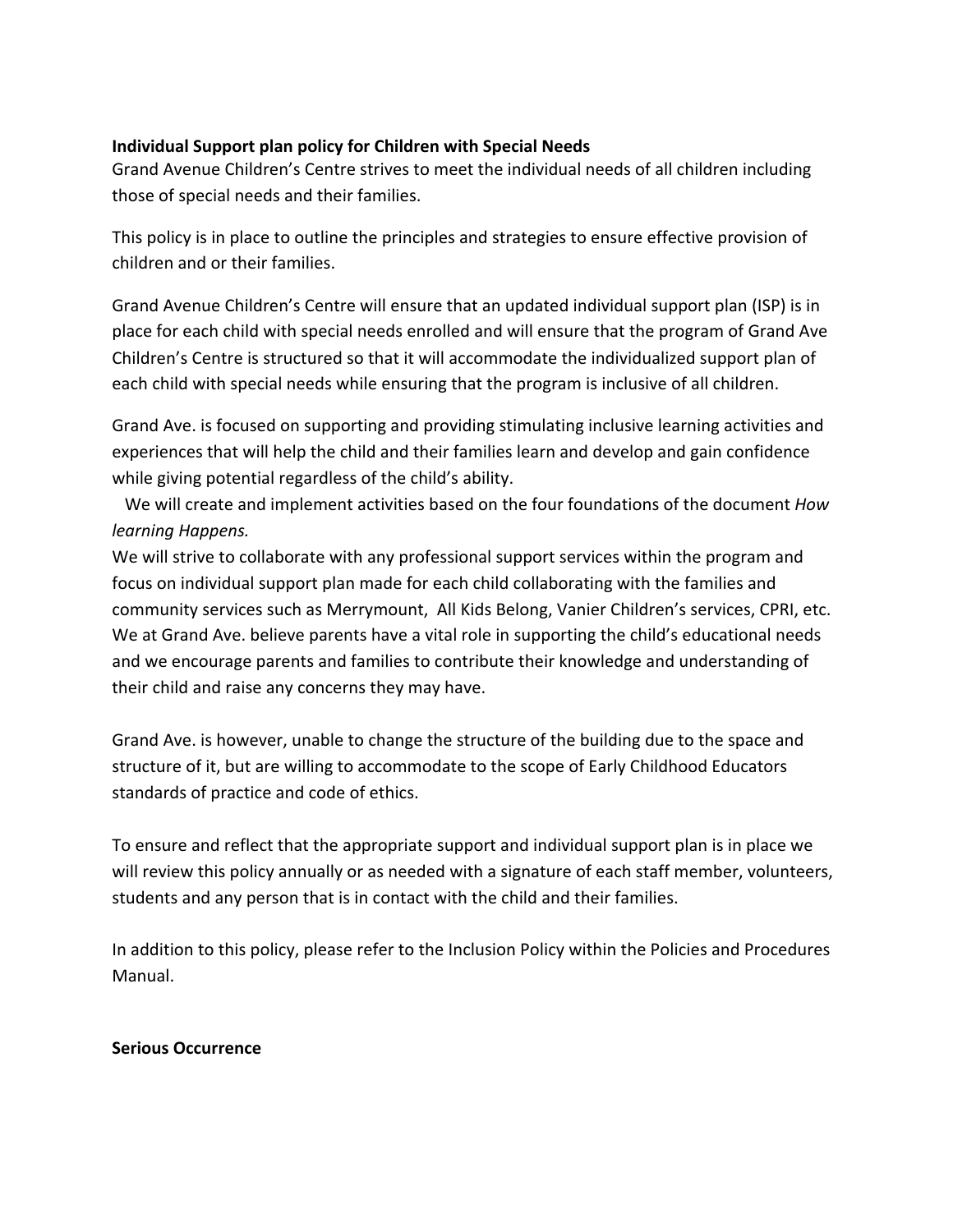All serious occurrences that happen at the centre as of the effective date of Nov 1, 2011 will be posted as mandated by the regulations of the Ontario Government. The serious occurrence posting will remain posted for minimum 10 days.

A serious occurrence could include \*the death of a child who receives child care at a licensed child care centre.

 \*Abuse, neglect or an allegation of abuse or 

neglect of a child while receiving child care at a child care centre.

- \* A life threatening injury or a life threatening illness.
- \* An incident where a child who is receiving

child care at a child care centre goes missing or is temporarily unsupervised. A) child was found or B) child is still missing

 \* An unplanned disruption of the normal operations of a child care centre that poses a risk to the health, safety or well-being of children receiving care at a child care centre. A) fire B) flood C) gas leak D) detection of carbon monoxide E) outbreak F) lockdown G) other emergency relocation or temporary closure

This posting will give parents information about the incident and outline follow-up actions taken and the outcomes, while respecting the privacy of the individuals involved. Long term actions taken by the operator will also be included to help prevent similar incidents in the future.

A serious occurrence **does not** necessarily mean that an operator is out of compliance with licensing requirements or that children are at risk in the child care program.

Please feel free to speak to Cheryl if there are any questions or concerns.

#### **Discipline**

Children are disciplined in a positive manner, at a level appropriate to their actions and their age, to promote self-discipline, ensure health, respect the rights of others, and maintain equipment. SPANKING AND OTHER FORMS OF CORPORAL PUNISHMENT ARE NOT **PERMITTED.** Methods of discipline are discussed at staff meetings and consistent disciplinary measures are agreed upon. If you have any questions please feel free to contact Cheryl. **PROHIBITED PRACTICES**

- A) Corporal punishment of a child
- B) Physical restraint of the child such as confining the child to a high chair, car seat, stroller or other device for the purposes of discipline or in lieu of supervision, unless the physical restraint is for the purpose of preventing a child from hurting himself, herself or someone else, and is used only as a last resort and only until the risk of injury is no longer imminent.
- C) Locking the exits of the child care centre premises for the purpose of confining the child, or confining the child in an area or room without adult supervision, unless such confinement occurs during an emergency and is required as part of the licensee's emergency management policies and procedures.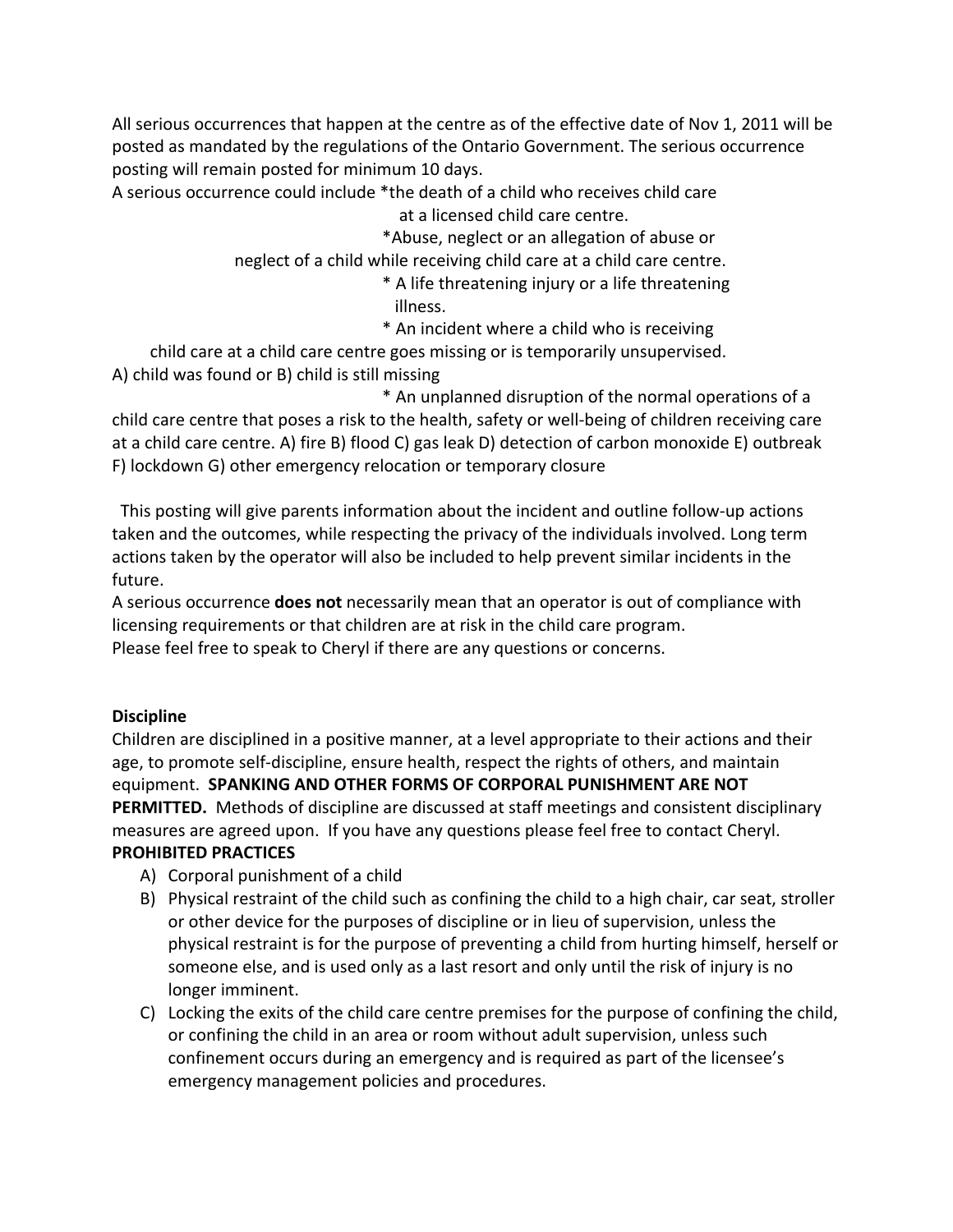- D) Use of harsh or degrading measures or threats or use of derogatory language directed at or used in the presence of a child that would humiliate, shame or frighten the child or undermine his or her self-respect, dignity or self- worth.
- $E$ ) Depriving the child of basic needs including food, drink, shelter, sleep, toilet use, clothing or bedding
- F) Inflicting any bodily harm on children including making children eat or drink against their will.

#### **Emergency Management Plan**

Grand Ave Children's considers the safety of the children and staff of our centre the highest priority. Therefore we have assembled a policy and procedures to insure the safety of the children and staff members in the event of an emergency situation that may occur during hours of operation. Parents will be notified thru telephone or email when the emergency plan has been activated by the director or designate as soon as all children and staff are in a safe situation. If the situation requires a local police dept. representative will contact the parent/guardian or emergency person listed. Grand Ave Children's Centre designated evacuation site is Tecumseh Public School located on Tecumseh Ave.

Grand Ave Children's Centre practices evacuation procedures on a regular basis in order to be fully prepared if or when a situation arises. All family contact information is updated twice a year by the centre in order maintain current information. However as stated in the registration forms it is the parent/guardians responsibility to make sure that all contact information regarding work, home and emergency contact information is current on your child's file.

#### **Field Trips**

Throughout the year trips are made to special places of interest. You will be asked to sign a field trip consent form when you register your child. However, when fieldtrips are planned a notice will be posted or sent home informing you of the destination, cost (if any), time and date. You are always welcome to accompany us. PLEASE notify us in advance as some fieldtrips have a limited number of people that can be admitted. Parents attending our field trips will be y responsible for obtaining a Police Criminal Reference Check at their cost.

#### **Educators**

All educators at Grand Ave Children's will be required to obtain a vulnerable criminal sector check from their local police department and then declare any offenses annually until renewal. (Renewal period is 3 years.) They also will maintain a current Standard First Aid Certificate and Infant and Child CPR certificate.

Grand Ave Children's Centre also supports our educators as life-long learners and therefore each staff will attend and complete 5 professional learning opportunities annually either thru off site opportunities or in-house sessions. Please see our Criminal Reference Screening Policy and Professional Learning Policy for more information.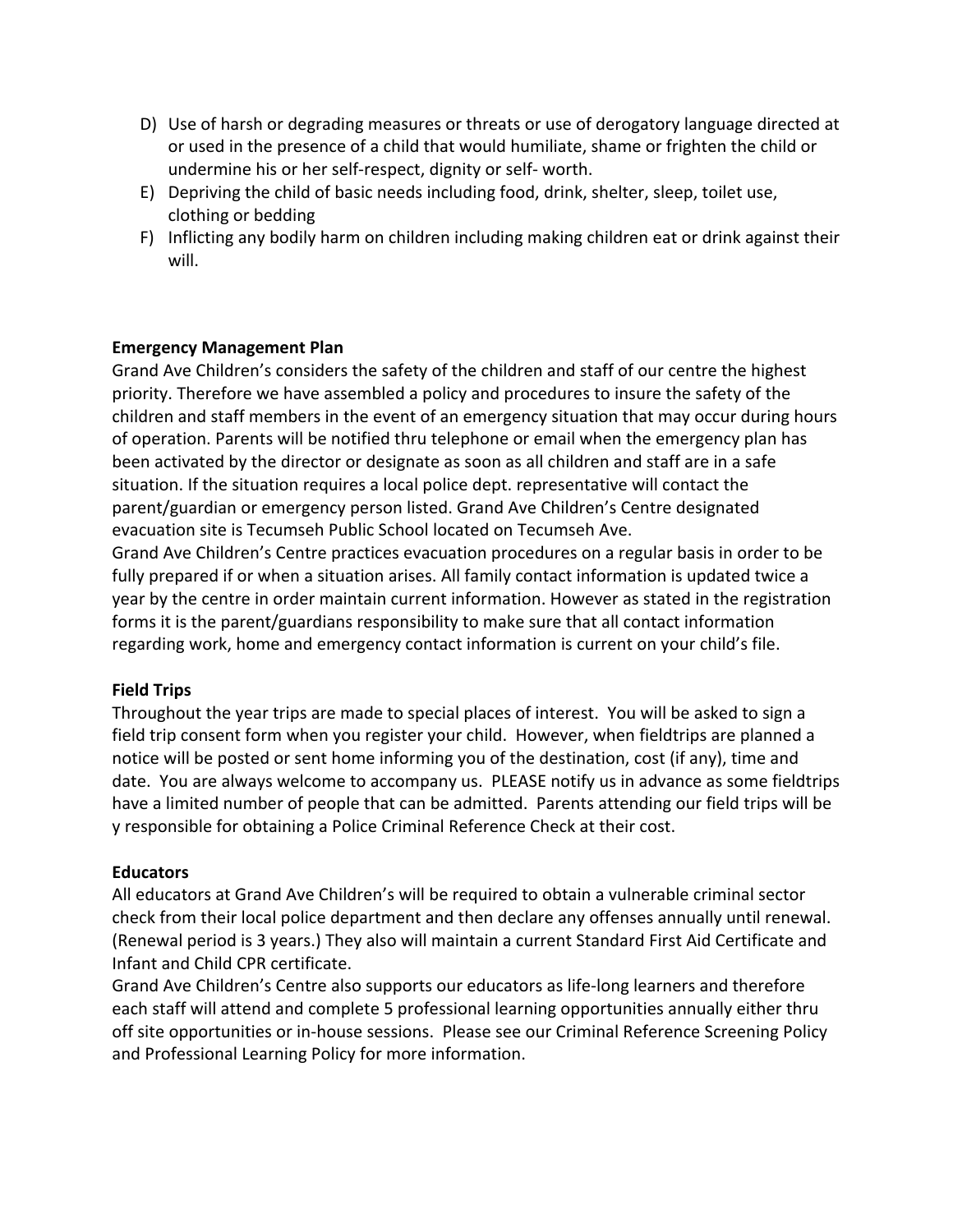#### **Students and Volunteers**

Students and volunteers at Grand Avenue Children's Centre will abide by the childcare supervision policy stating they must be of 18 years of age or older and/or have written permission from an educational facility. They will have no direct unsupervised access to any child at any time. A criminal reference check must be provided, at the cost of the volunteer or student, before commencement of services. All students and volunteers will be under direct supervision of an RECE staff team leader at all times. This is an amendment to any other policy involving any students and volunteers as of Sept. 6, 2011.

#### **Bad Weather/Daycare Closing Policy**

We will make every attempt to open during inclement weather however; if it is unavoidable a sign will be posted the night before a potential closure due to weather. If we close, a message will be left on the daycare voicemail system alerting you to our closure when you call the centre, which will be activated by 6 a.m. the morning of closure. You will also be contact by a preferred method by or Cheryl via your email or home phone.

#### **Pet Policy**

Animals deemed as pets are not permitted in the daycare or the daycare playgrounds. Animals accompanying parents to pick up their children must be leashed to the outside of the playground fence away from entrance gates. The exception to this policy is service animals.

#### **Parking**

Please park in the designated spots for the centre in order to keep our children safe. PLEASE DO NOT GO THROUGH THE ONE WAY SIGN IN THE WRONG DIRECTION AND ALWAYS WALK **HOLDING YOUR CHILD'S HAND IN THE PARKING LOT.** 

#### **Holidays and Vacation**

The centre observes the following holiday: New Year's Day **Canada Day** Canada Day **Christmas** Day Good Friday **Civic Holiday** Civic Holiday **Boxing Day** Easter Monday **Labour Day** Caster Monday **Network** Labour Day Thanksgiving Day **Family Day** 

The centre will be closed on the holidays listed above; payment must be made for these holidays . Written notice of vacation time is required at LEAST ONE MONTH in advance.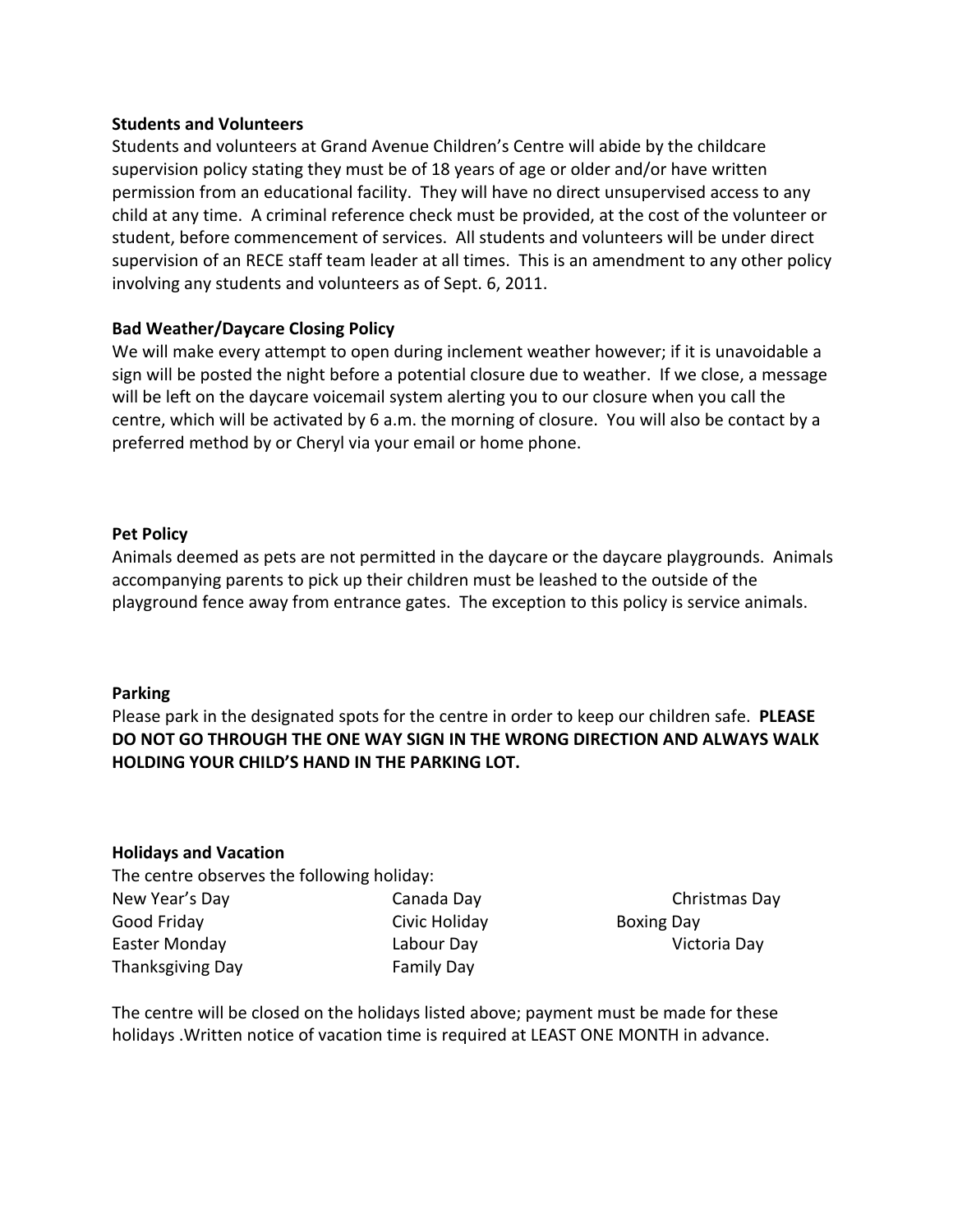#### **Clothing and Possessions**

Your child should be dressed in clothing that is appropriate for physical activity, weather and season. A second set of clothing should be kept at the centre in case of accidents. ALL clothing and toys should be clearly labelled with your child's name. We will not assume responsibility of lost or damaged items.